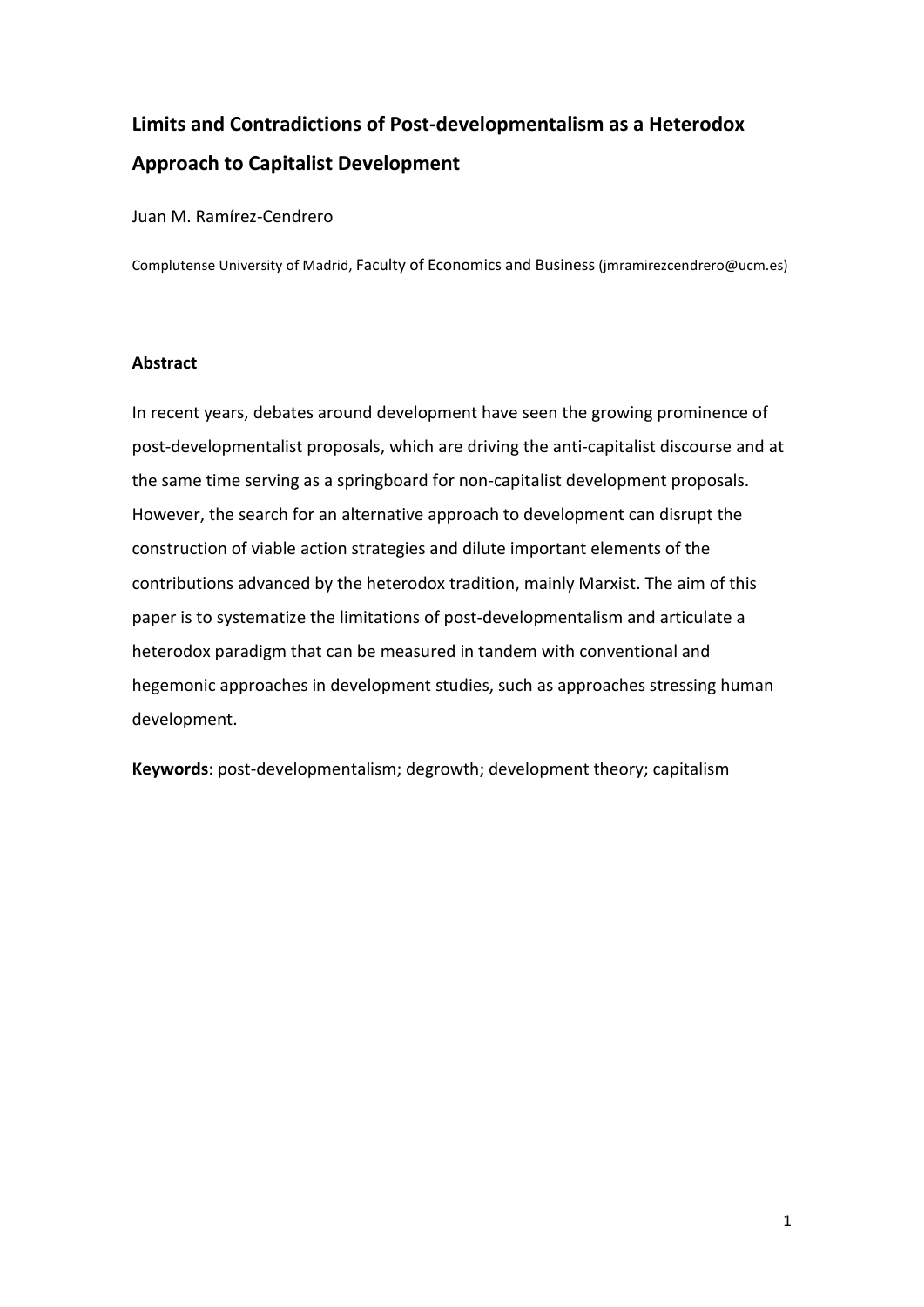### **Introduction**

In the context of current debates around development, post-developmentalist proposals have been gaining wide dissemination and influence. In fact, forums, associations, academics and social activities identified with post-development have grown considerably in recent years. The collective *Revue Silence* in France, the group *Recerca i Decreixement* (Research and Degrowth) in Spain, the movements in favor of the "simple living" or "downshift" in the United States and Canada, as well as the organizations promoting agroecological cooperatives and associations for the establishment of urban gardens for self-provision in big cities, are all examples of the way in which some approaches related to post-development are being disseminated.

In addition, prominently in Latin America, reflections about the nature of development have acquired theoretical solidity and found correspondence in some political processes in the region, processes that are explicitly observable in Venezuela, Ecuador and Bolivia, and to a lesser extent in Brazil and Argentina. Taken together, these processes make up the scenario where post-developmentalist approaches have progressed the most, as can be seen in claims of pre-Columbian past or the in rejection of development as a simple Eurocentric reflex.

However, a significant portion of post-developmentalist approaches are limited to the theoretical level, specifically to challenging and deconstructing the idea of development as a dominant "discourse" of Western modernity that essentially serves the expansion and legitimation of the capitalist economic system. This is clearly reflected in one of the central arguments of post-developmentalist analysis, namely the identification of development and growth with capitalist development itself (Latouche 2007; Rist 2002; Trainer 2011).

The post-development paradigm is based on several arguments (Corbridge 1998; Sachs 1992). First, post-developmentist authors think that development has consisted of "bad" change and "bad" outcomes through the imposition of Western ethnocentric notions of development upon the Third World. Second, this perspective emerged as a reaction to the deliberate efforts in progress made in the name of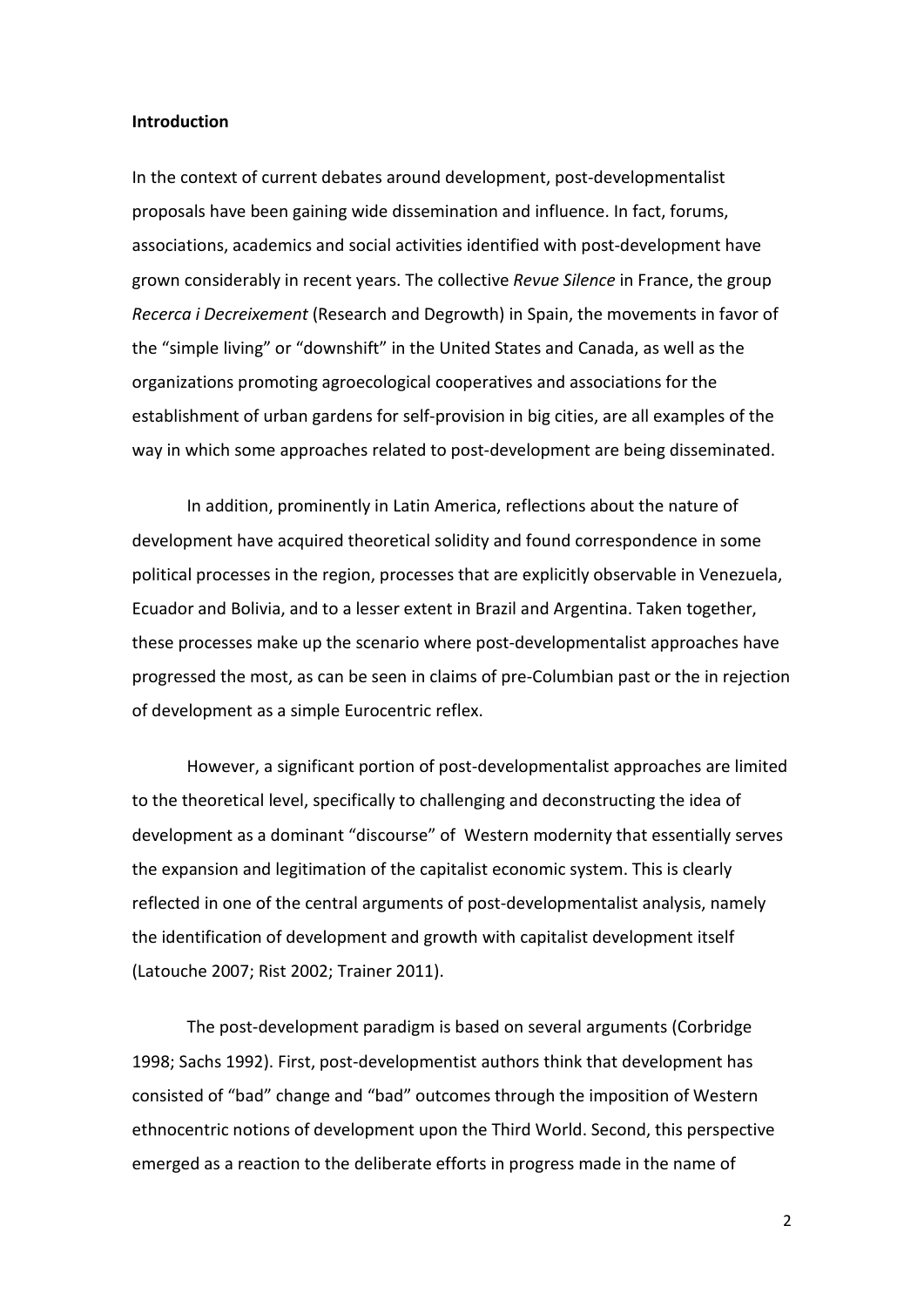development since World War 2. These efforts had been a failure of enormous dimensions, a Frankensteinian dream (Escobar 1992a) which revealed the ecological, economic and social impossibility of achieving the life and consumption standards of the most industrialized economies for the entire planet. Third, the postdevelomentalist approach is not so much a conceptualization of development as a frontal assault against the "development industry" (including researchers, practitioners and aid institutions).

In this way the traditional heterodoxy, mainly Marxist, of development economics became overwhelmed by a new heterodoxy which denounced not a particular form of development but rather development itself, now identified as capitalist development. While the Marxist analyses criticized the adjective (capitalist), the new heterodoxy focused its criticism on the noun (development), calling the idea of *capitalist development* redundant because development in the prevailing sense can *only* be capitalist (Rist 2002; Sachs 1992). All of this opened a debate in the dissenting field of development that can be seen in terms of alternative development vs. alternatives to development. However, contributions from post-developmentalism have been scarce in the realization of specific strategies consistent with an alternative orientation to development. This pre-positive shortage hinders clarification of the debate between *alternative development* and *alternatives to development*. Much controversy becomes diluted, however, when concrete experiences of action and transformation are analyzed. In such cases the choice of label may lose importance: Alternative development or alternative to development? In either case, *beyond* capitalist development.[1](#page-2-0)

The strength that post-developmentalist proposals such as de-growth have achieved in recent years poses a challenge for critical areas of Development Economics, which have historically nourished proposals including dependentism (especially those inspired by neo-Marxism) or structuralism (especially the audacious structuralism of the more recent work of Raul Prebisch, Celso Furtado, or Pedro Vuskovich). Moreover, the heterogeneous tradition of Third World theories (such as

<span id="page-2-0"></span> $<sup>1</sup>$  Indeed, some practices of economic and social organization implemented in Latin America can be</sup> characterized both as an expression of alternative development and as an alternative to development (García, Ramírez-Cendrero and Santillán 2015).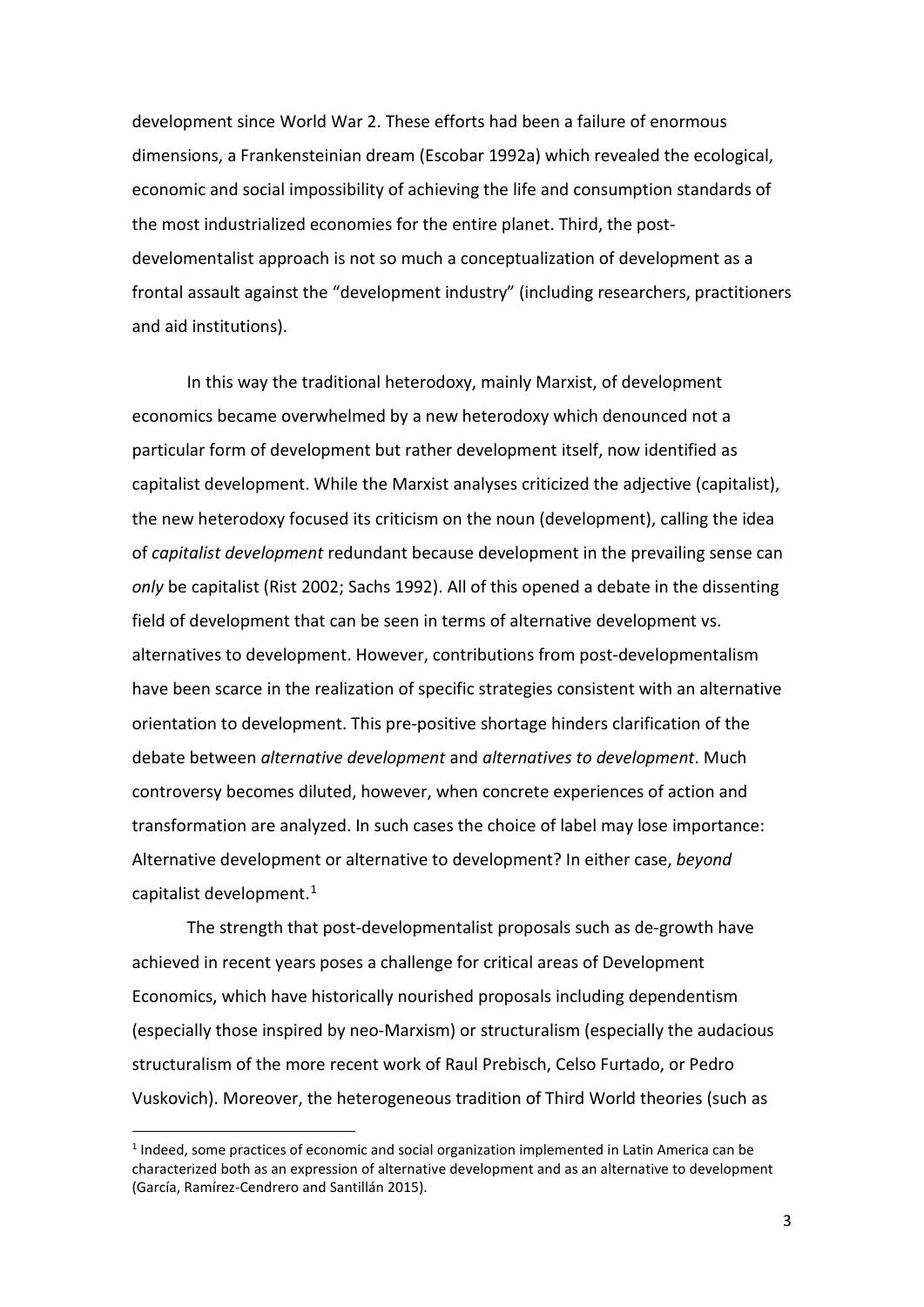Bandung, or the Commission of the South), which have largely been inspired by certain dependentist and especially structuralist contributions.

The years following the Washington Consensus stage in debates about development exhibited a gradual recovery from the reflexive impulses of Development Economics, strengthening such contentious proposals as crystallized in the World Social Forum of Porto Alegre, or the anti-globalization assertion that "another world is possible." Such post-developmental analysis and de-growth proposals also gained prominence with the revival of positions regarding neo-liberalism, its sequels such as the Washington Consensus, and other legitimizing approximations of the status quo such as notions of human development.

Certainly, the cumulative advances in global awareness around the environmental limits of human economic activity, and the systematization and increasing elaboration of theoretical proposals on the role of Nature in human life (Ecological Economics), have contributed to the increasing diffusion and acceptance of post-developmentalist approaches (Escobar 1995; Leff 2008; Martínez Alier 2009; Riechmann 1995; Roca 2007). In recent years development debates have therefore been more attendant to the increasing stature of post-developmental proposals, in particular as *alternatives to development*, while the post-developmental approach has been driving an anti-capitalist discourse (Latouche 2008; Taibo 2009). However, as I intend to show in this paper, altering the search for an alternative (non-capitalist) development in favor of ill-defined alternatives to development can disarticulate the construction of feasible strategies and dilute many of the contributions already consolidated by the heterodox tradition of development economics.

The objective of this work is to systematize the limitations of postdevelopmentalism in order to articulate a heterodox paradigm that can be measured through conventional and hegemonic approaches in development studies, such as the human development approaches. To this end I argue that the post-developmental critique does not provide the necessary elements to transcend capitalism, and many of its proposals can co-exist and be compatible with capitalism. Ultimately, then, postdevelopmentalism can be consistent with the interests of the privileged. This article is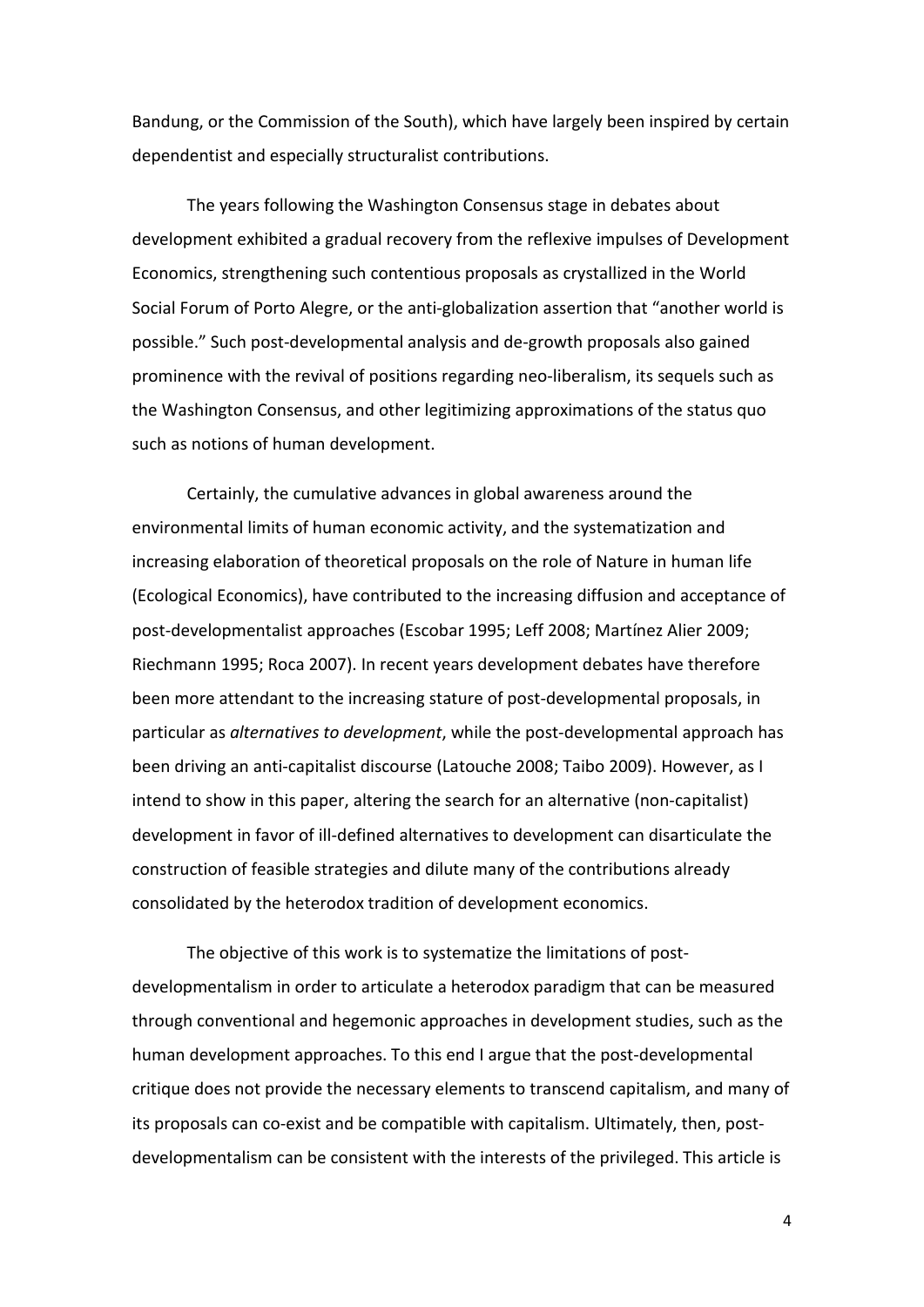a reflection of the current debates on development. Particularly, it is associated with efforts to reconstruct and encourage dissenting proposals for development, and with the formulation of developmental as well as emancipatory alternatives to capitalism*.*  In short, the main contribution of this work will not be to present a critical review of the post-developmental literature,<sup>[2](#page-4-0)</sup> but to assess the potential for configuring a robust and influential approach to the construction of liberating alternatives.

This critical exercise must be based on three initial statements: 1) the uncertain viability of the "pure" post-developmental proposals, as seen in the *kawsay sumak* lessons from Ecuador (Breton 2013; García, Ramírez-Cendrero, and Santillán 2015) or in proposals on the so-called rights of Nature (Acosta 2010); 2) the existence of spaces for an alternative to capitalist development; and 3) clarification of identification between alternatives to development and alternatives to capitalism—key to the diagnosis and to post-developmental proposals derived from the assertion that "antidevelopmentalism is today the only anti-capitalism" (Amorós 2012, 29; Ceceña 2013; Taibo 2014).

First, I systematize the main arguments of post-developmental narrative as the expression of a post-structuralist turn within development studies. Next, I identify the main limitations of post-developmentalism to articulate an emancipatory approach with interpretative and political power with which to build alternatives to capitalist development. Finally, I present several conclusions.

## **The Post-Structuralist Turn in Development: Post-Developmentalism**

Critical development economics in the 1960s, 1970s, and early 1980s was dominated by Marxist theories on the world economy, underdevelopment, and dependence especially theories of dependency and the global system and its derivations. [3](#page-4-1) From these theoretical premises the analysis of development looked for holistic explanations through which to coherently integrate global economic dynamics (accumulation on a

<span id="page-4-1"></span><span id="page-4-0"></span><sup>&</sup>lt;sup>2</sup> There are seminal works in this regard, among which must be noted Corbridge (1998), Parfitt (2002), and Pieterse (1998). In our case, unlike in these works, criticism of post-developmentalism arises from the claim of an emancipatory horizon and therefore goes beyond the *merely* academic space. <sup>3</sup> Among the overwhelming literature it is necessary to highlight some contributions of reference to guide the study of all these authors: Blomström and Hettne (1984) and Seers (1981).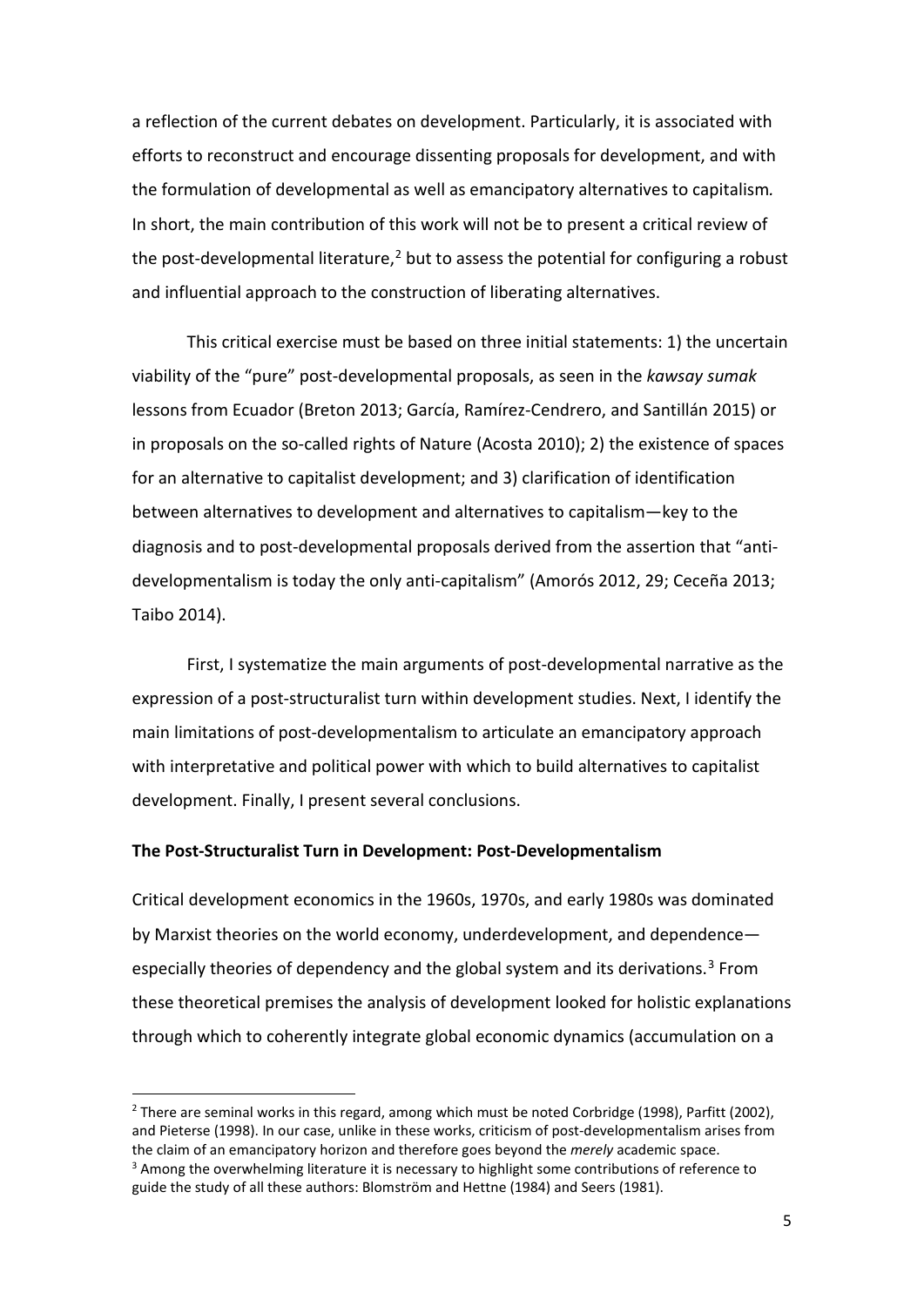worldwide scale, uneven development or international division of labor) with the characterization and evolution of national economies, divided between a capitalist core and an underdeveloped, dependent periphery. These very generalizing theories interpreted every historical phenomenon and every economic feature as a component of a larger entity, namely the capitalist world economy subject to its own internal logic of a dynamic reflected in regularities (structural trends, economic laws) that allowed for an understanding of the totality of current economic realities. This approach to tackling the interpretation of economic reality and its expressions, such as underdevelopment and dependence, reflected the culmination of the modern radical social philosophy, the most audacious heir to the Enlightenment and 19<sup>th</sup>-century European positivism, which aspired to a comprehensive understanding of the global economic reality through the universalization of its characteristics (like rationality) and the complex social mechanisms they generated.

New approaches started to forcefully emerge back in the 1980s. These approaches were very skeptical of holistic interpretations, such as those formulated from Marxism, that give priority to the action of social relations over the will of human beings and their capacity to shape reality from symbols and concepts.<sup>[4](#page-5-0)</sup> Thus, poststructuralist interpretations arose which conceived a reality composed by complexities and discontinuities rather than by linear and coherent regularities. Faced with such holistic analysis without which the nature of the parties involved (cornerstone of structuralism) could not be understood, post-structuralist authors sought to restore the prominence of uniqueness (of individuals, events, concepts). And while the Marxist critique denounced the capitalism with economic language, the post-structuralist critique used cultural language to denounce capitalist modernity.

This contrast also reached into the perception of development. While Marxist theories assign an emancipatory nature to development, post-structuralism identifies it as a strategy of power for its reproduction and social control. Ultimately, the poststructuralist critique expresses disenchantment and loss of confidence in modern meta-narratives and broadly collective concepts (development, emancipation, world

<span id="page-5-0"></span> <sup>4</sup> Baudrillard (1983) notes that signs and cultural codes were the original constituents of social life, much more than the social relations established in material production. This was the route by which poststructuralist thinkers sought to escape Marxism.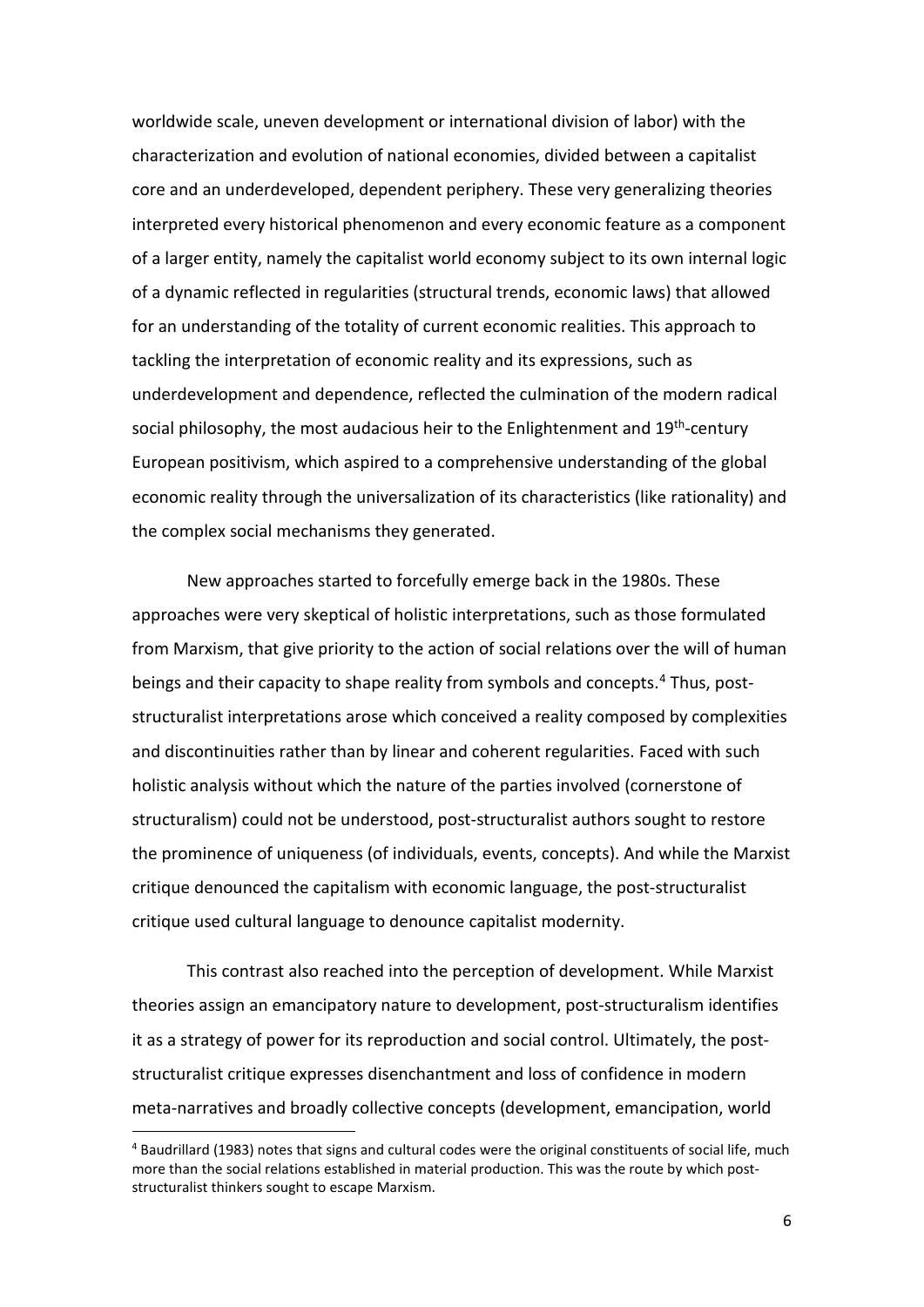system, dependency, national liberation) to which Marxist theories of development gave full expression.

This post-structuralist shift in development studies has been expressed in both post-developmentalist proposals and analysis, including by one of its main derivations, de-growth. There are many theoretical backgrounds to post-developmentalism and several works that offer a fairly comprehensive approach to its principles. Pieterse (1998), Peet and Hartwick (1999), and especially Corbridge (1998) present a systematic ordination and assessment of the most influential contributions of this current. In addition, Garcia (2012) and Latouche (2008) identified the fundamentals originating in de-growth. The post-structuralist turn in development studies can be understood as the confluence of several streams of thought: the fundamentals of philosophy of postmodernity, the socio-historical and anthropological critique to development, and the environmental critiques of the effects of economic growth on Nature. Thus, postdevelopmentalism cannot be understood without post-structuralist thought, and it also converges with feminism and radical environmentalism to reject both orthodox theories of development and proposals derived from alternative approaches including the Marxist theories, traditionally hegemonic among the dissenting approaches to development.

First, the critique of modernity by Ivan Illich (1997) questioned the benefits that the modern world, including systems of universal public health or education, [5](#page-6-0) might extend to all countries, especially non-Western ones. Illich understood underdevelopment not as an insufficient standard of living (as it was understood in the post-war period), but as a form of consciousness, a mental state in which social needs are turned into commodities that most of society aspires to achieve but never does.<sup>[6](#page-6-1)</sup> For Illich, in struggle against the universality of values and concepts it was not necessary to establish universal utopian rules, as development has been understood in general. Instead, the aim should be the establishment of formal conditions for a

<span id="page-6-0"></span><sup>&</sup>lt;sup>5</sup> For Illich, universal healthcare endagered individual autonomy and created dependence on the state or the system.

<span id="page-6-1"></span> $6$  "We have embodied our world view in our institutions and we are now their prisoners. Factories, news media, hospitals, governments and schools produce goods and services packaged to contain our view of the world. I—the rich—conceive of progress as the expansion of these establishments" (Illich 1997, 95).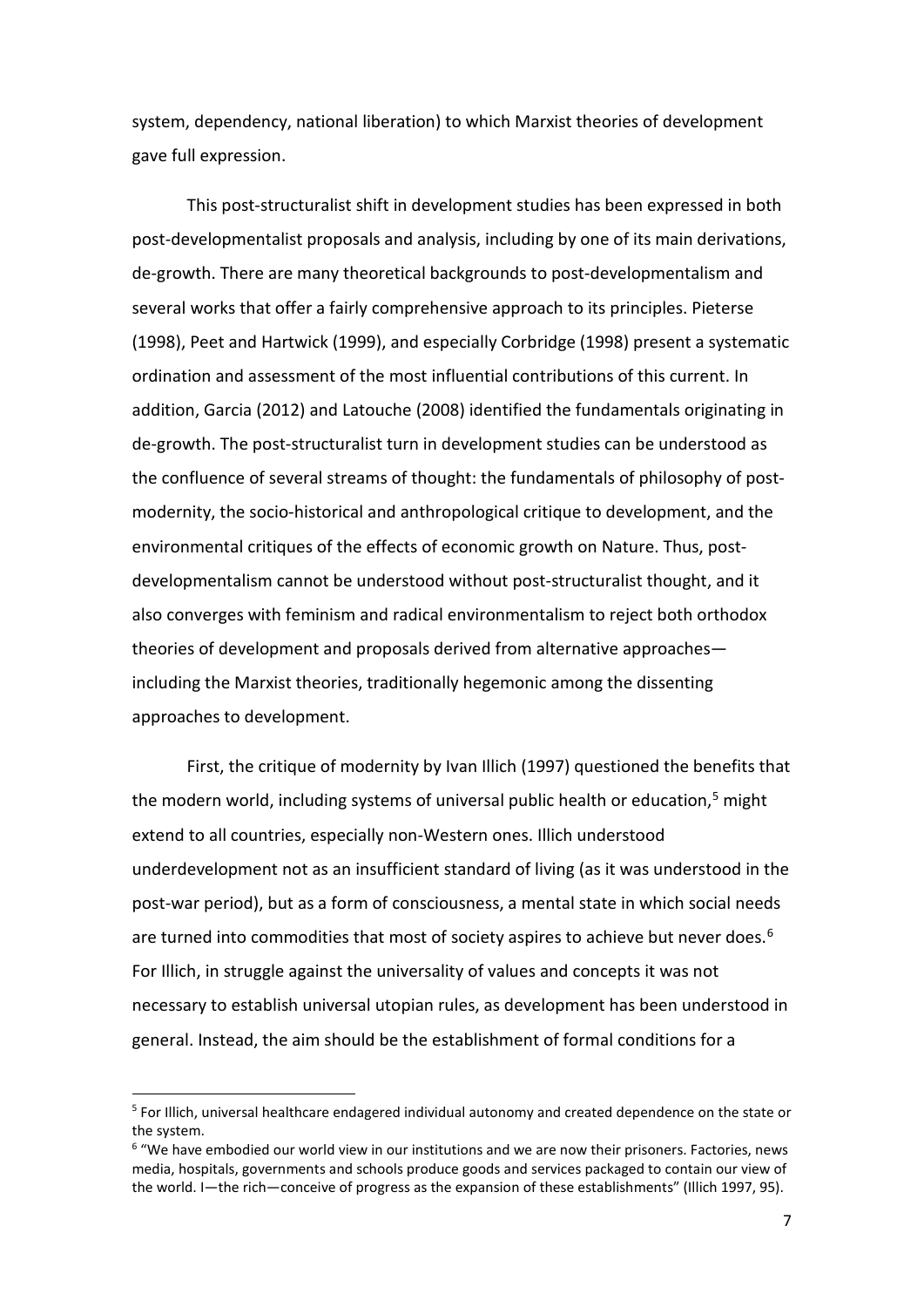process that would allow any community to continuously choose its own attainable utopia. Thus, local particularities would not be diffused in or liquidated by the universalism of development, or by those concepts that represented emancipatory and utopian longing, such as national liberation, socialism, or revolution.

Second, since the 1980s authors emerged who evaluated very negatively the results of developmental strategies applied after 1945. In this way, the aspiration of development was impugned and labeled chimerical. The dream of development became a nightmare to some authors who understood it as Westernization, a Eurocentric imposition upon the world. Socio-historical critiques to development branded it a religion, or modern belief system (Rist 2002), an invented story (W. Sachs 1992), a cultural expression that concentrated a set of economic and social practices proper to Western capitalist countries into a legitimizing discourse for said practices (institutional, ideological, academic)—into the universalization of capitalist development. From an anthropological perspective the concept of development was therefore criticized as a cultural and conceptual expression of Western colonialism, with a perceived need to decolonize the collective conception of development (Escobar 1995) and to understand that apparent cultural poverty need not be considered true poverty (Shiva 1988). All these post-developmentalist authors denounced the imposition of a Western eurocentric vision of development on the rest of the world, a vision further identified with modernity and presented by Western discourse as superior to non-Western tradition.

Third, the post-structuralist turn in development studies also relied on analysis derived from complaints about the environmental effects of development on Nature. In such analyses such contributions as bioeconomy (Georgescu-Roegen 1975) or ecodevelopment (Sachs 1980) converge to highlight the impossibility of infinite economic growth on a planet with physical limits, thus forcing us to contemplate the physical and environmental repercussions of economic activity. Advocates of degrowth will conclude that these limits force the abandonment of development as a social objective, assuming it to be unviable and incompatible with these restrictions, and therefore seeing the term "sustainable development" as an oxymoron. The conceptual, interpretative, and strategic implications of this analysis surely impel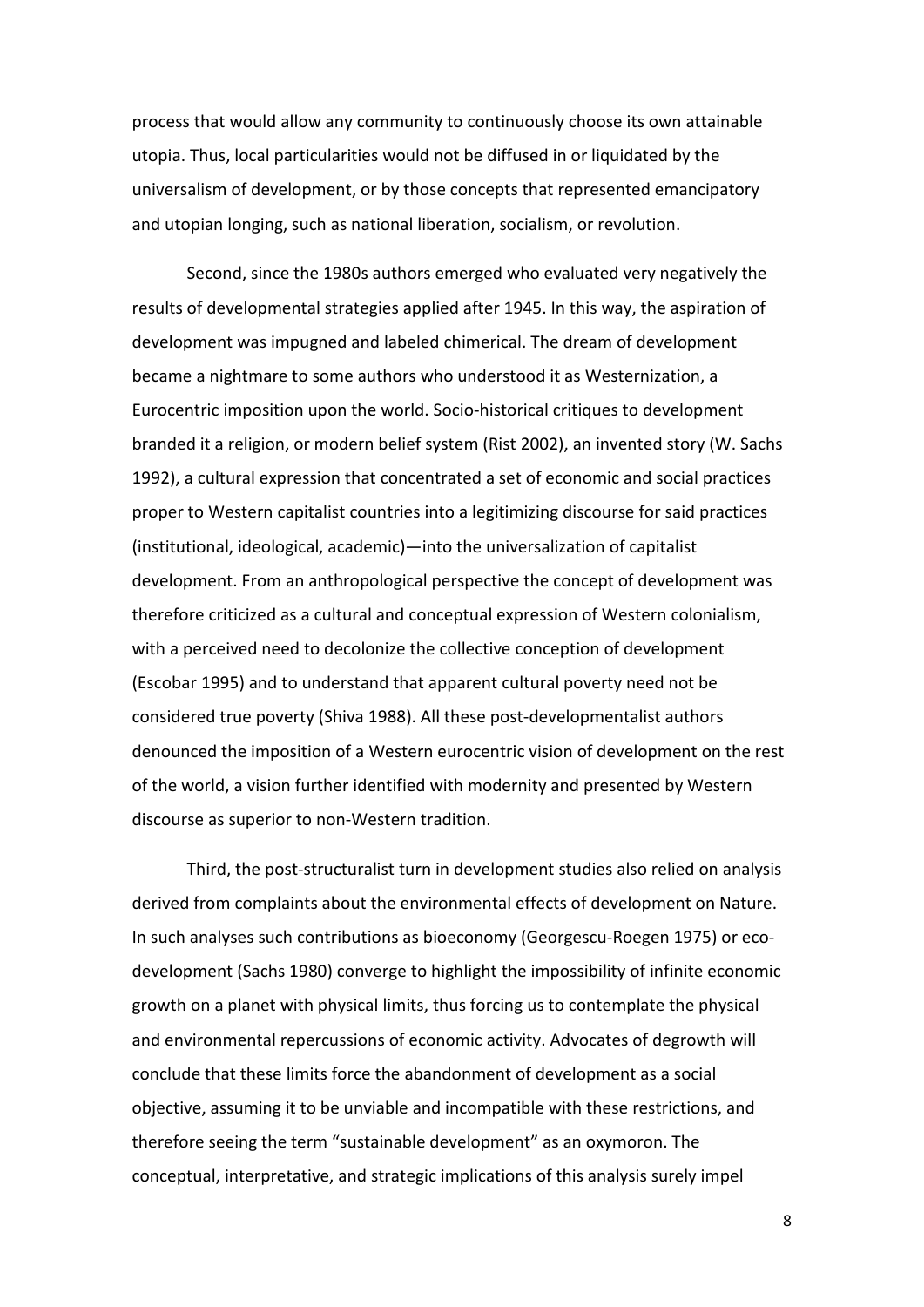degrowth as a strongly attractive focus among critics of both capitalist development and the forms of urban and industrial life typical of the core economies (Hamilton 2006; Trainer 2011).

From these sources of inspiration, post-developmentalism, as a heterogeneous expression<sup>[7](#page-8-0)</sup> of the post-structuralist turn in development studies, can be reflected upon through four key aspects.<sup>[8](#page-8-1)</sup>

First, *post-developmentalism represents a Copernican shift in perception and attitudes toward development, because development will be understood as a dominant discourse of Western modernity* rather than a pursuit within development studies. Since post-developmentalism is primarily a reaction to modernity, the key to postmodernist condemnations of development is its very identification with modernity, presented in Western discourse as a superior condition. Development would, in short, constitute a natural Westernization of the world<sup>[9](#page-8-2)</sup> through the spread of capitalist economic growth (Rist 2002; Sachs 1992). From this perspective, development and poverty are social constructions that do not exist in the objective sense outside of the discourse<sup>[10](#page-8-3)</sup> (body of ideas, concepts and theories) on development, and they can thus only be known through the discourse (Escobar 1992b, 1995; Rahnema 1997). From here is derived a frontal attack on the development industry, including on researchers, policymakers, managers, and development agencies. For these authors, "it is time to recognize development as malignant myth," in so far as "the 'three decades of development' have been an irresponsible experiment that has failed miserably" (Esteva 1985, 78).

Secondly, *the criticism of modernity in post-developmentalism extends to significant aspects of the Enlightenment, especially universalism and the tendency to proclaim the validity of certain categories irrespective of cultures or local specificities of where they are expressed*. This will suppose a rejection of materialism as a worldview

<span id="page-8-0"></span> <sup>7</sup> "Post-development is by no means a homogeneous current" (Pieterse 1998, 361).

<span id="page-8-1"></span><sup>&</sup>lt;sup>8</sup> Two collective publications of reference, authentic seminal works of the post-structuralist turn in development, are Sachs (2002) and Rahnema and Bawtree (1997). See also Rist (1996).

<span id="page-8-2"></span><sup>&</sup>lt;sup>9</sup> "From the start, development's hidden agenda was nothing more than Westernization of the world ... The mental space in which people dream and act is largely occupied today by Western imagery" (Sachs 1992, 3-4).

<span id="page-8-3"></span><sup>&</sup>lt;sup>10</sup> "Poverty is a myth, a construct and the invention of a particular civilization" (Rahnema 1997, 158).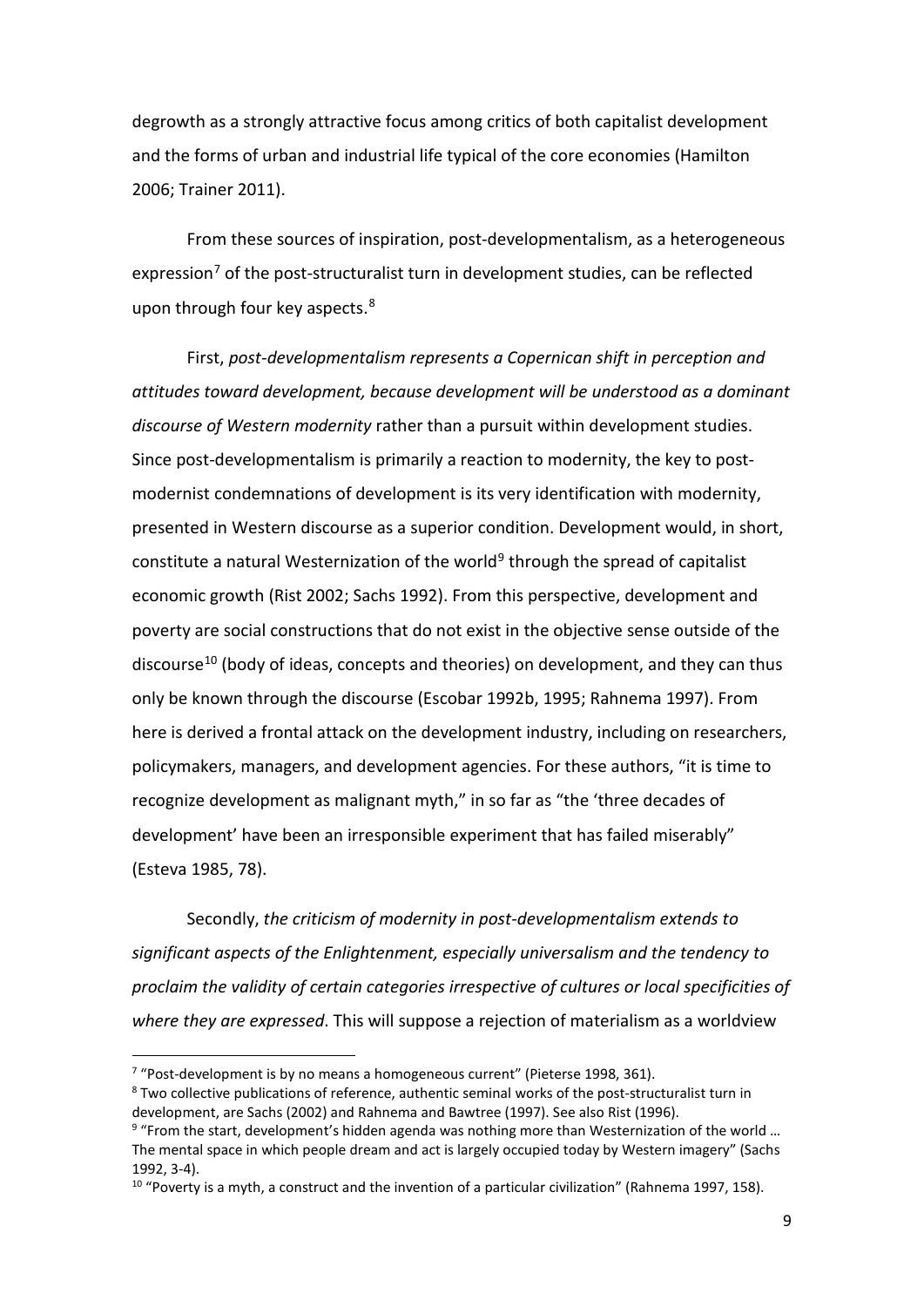and of political economy as a social science. It largely explains the distance between post-developmentalism and Marxism: for post-developmentalists, Marxism would lock local particularities into a rigid corset modeled according Eurocentric criteria. In short, the anti-modern discourse considers that the rejection of capitalism should be based on local and traditional cultural values, and not on some novel Eurocentric universalism (though it be anti-capitalist) such as Marxism.

Third, *post-developmentalism proposes a revaluation of traditional noncapitalist societies*; ultimately, life in the undeveloped world is viewed not as bad but – on the contrary—the allowance of a free fulfillment and satisfaction that development sought to ruin (Kiely 1999; Peet and Hartwick 1999). Thus, post-developmentalism tends to relativize the value of certain essential aspects of what has traditionally been understood as progress, while also vindicating traditional modes of thought and social practice previously condemned or relegated into the past precisely in the name of progress.

Finally, post-developmentalism will boost alternative reflections on what is, or should be considered, a good life. In this sense the wager is that a good life is associated with localities in contact with the land, and with local communities, according to the "Gandhian notions of beauty, frugality and simplicity" (Corbridge 1998, 139). That simple life (*simple living* in Sachs (1997) or *simpler way* in Trainer (2011)) is presented in two versions: the ecological and the spiritual. The ecological dimension requires a drastic, fast and powerful reduction in the use of natural resources as the way to a "revolution of sufficiency," which involves both rationalization of the means and extreme moderation in the aims (Sachs 1997). For its part, the spiritual dimension of the good life involves relegating the material, subordinating it to an ideal of beauty that is essentially intangible and not dependent on consumption (Gandhi 1997). All this implies a notion of the good life as associated with the peace and the harmony that might be achieved through simplicity, with less materialistic lifestyles, and where the pursuit of happiness should be associated with spiritual sources rather than consumption patterns.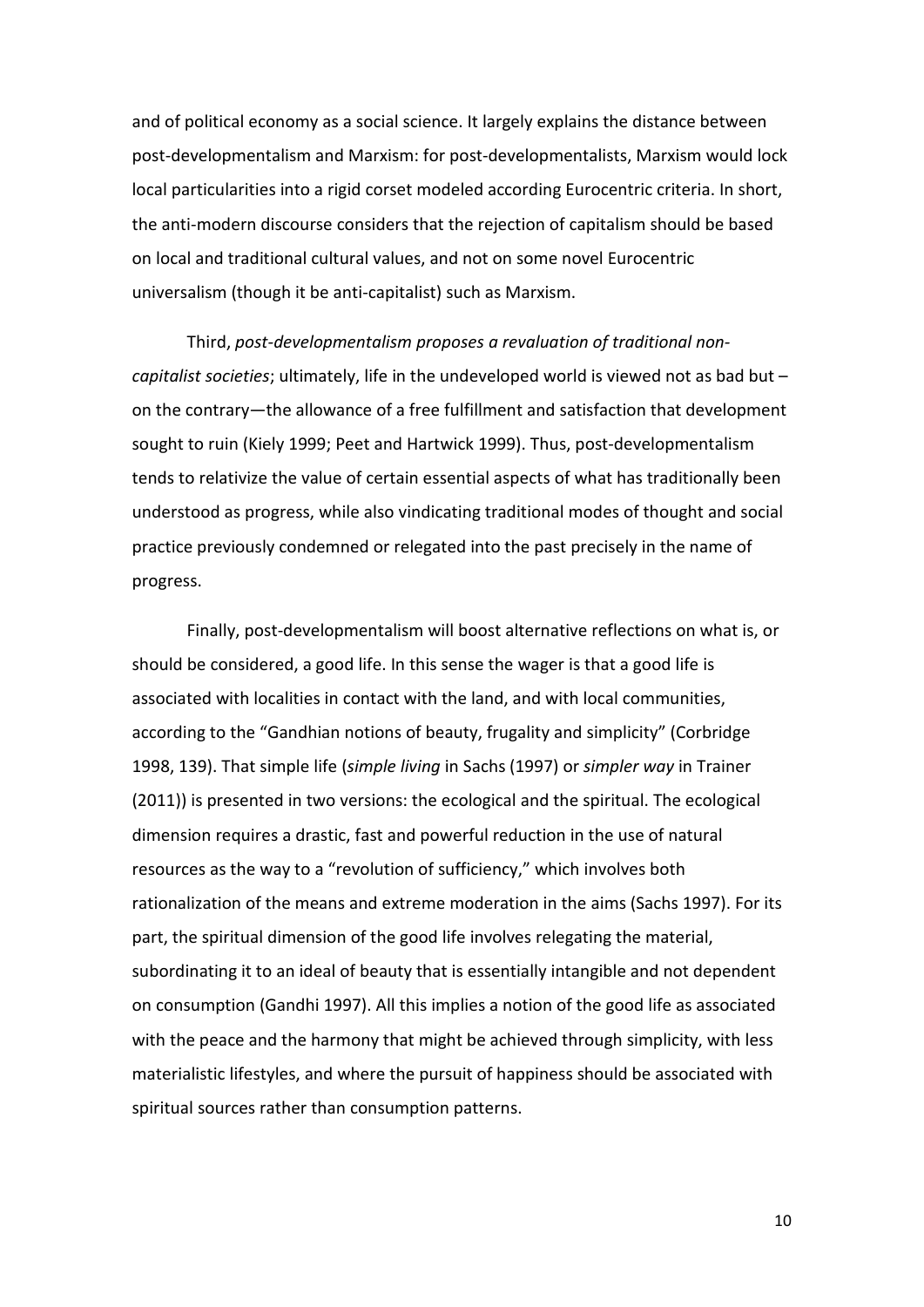Having examined these two inspirational backgrounds as distinctive aspects of the post-developmentalist approaches, I next consider the weaknesses found in an emancipatory perspective that assumes the overcoming of capitalist development as feasible horizon.

### **Limits and Weaknesses of Post-Developmentalism**

Much criticism has been made of works inspired by post-developmentalism, whether in terms of their philosophical foundation (post-structuralism), the consistency of their analysis, the essence of their interpretation, or the reach of their proposals (Corbridge 1998; Kiely 1999; Parfitt 2002; Pieterse 1998, 2000). This paper, as mentioned in the introduction, presents a critique of post-developmentalist analyses and proposals through acknowledgement of their limitations as potential inspiration for an emancipatory alternative to capitalist development, or to hegemonic approaches in the field of development, in terms both interpretative and political.

In general, the post-developmentalist critique does not provide the elements necessary to transcend capitalism. On the contrary, many of its proposals can co-exist and be compatible with capitalism. What I argue is that ultimately postdevelopmentalism can function as "an ideology consistent with the interests of the privileged" (Amin 1997, 165). The global polarization inherent in capitalism requires that powerful transition strategies consider the totality of factors present in a contradictory double-challenge: on the one hand, the need to develop productive forces and, on the other, the need to design alternative social relationships that overcome exploitation. I find that post-developmentalist proposals do not provide answers to this double and contradictory challenge. To justify this position, several aspects must be considered.

*A. The critique of capitalist development has historically originated and drawn support from contributions precedent to post-developmentalism (basically, neo-Marxism in its various lines)*. Some of these contributions have been adopted by postdevelopmentalism, although with severe interpretative weaknesses drawn from the relegation of central aspects of the capitalist economic process, especially globally.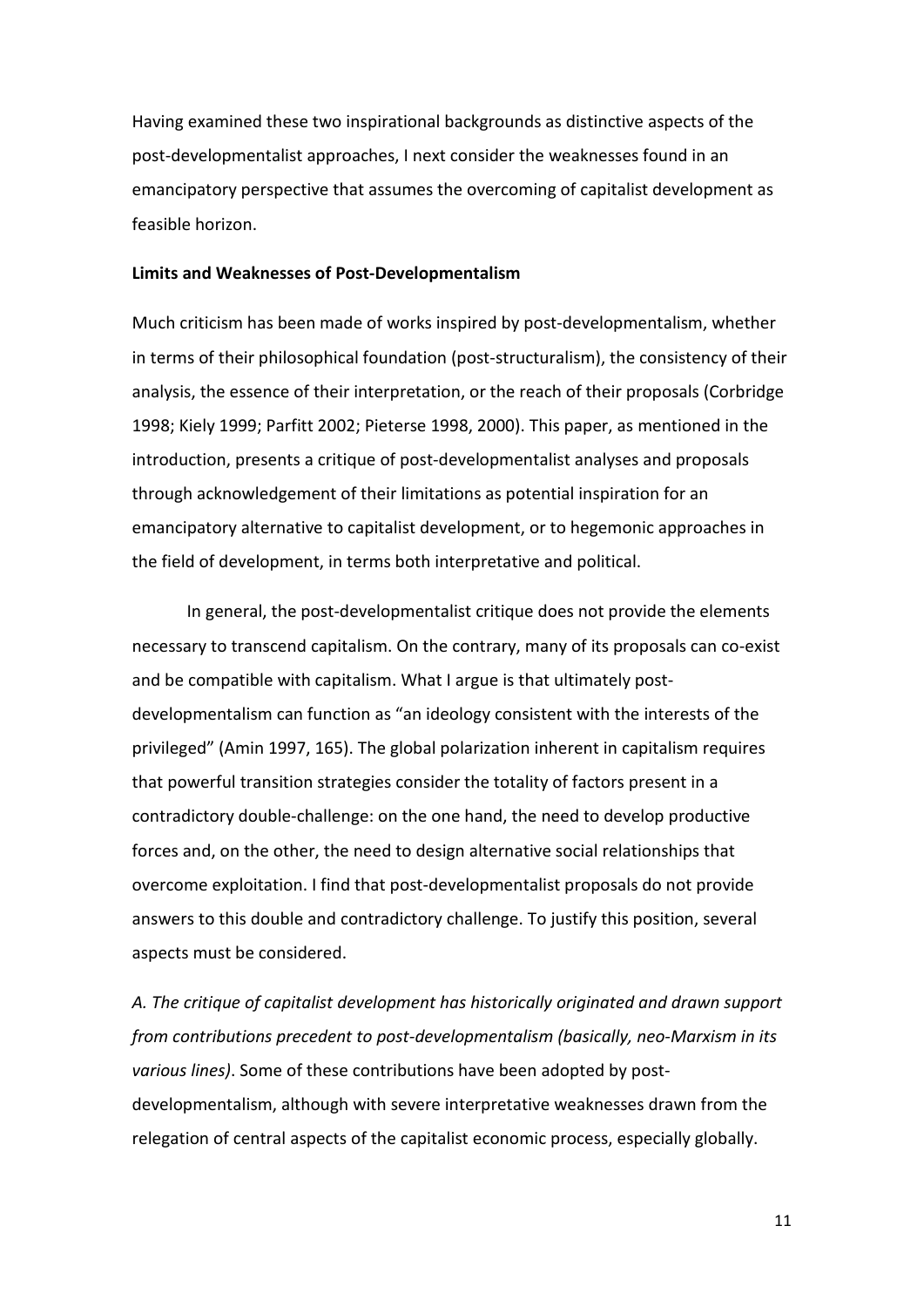The post-structuralist turn of development was not the result of a critique focused on capitalism. As shown in the previous section, this turn was supported by other factors that subsequently gave rise to a nominally anti-capitalist discourse. The anti-capitalist critique came before the post-structuralist turn in development studies. Analysis of the contradictions and effects of capitalist development, and of the polarization of the world economy, have traditionally been nourished by contributions from Marxist theories of development, mainly those associated with aspects of dependency, the global system or modes of production.

Contributions to analysis of the center/periphery factor, inspired by postdevelopmentalism (mainly from the perspective of degrowth), have been circumscribed through issues such as ecological debt (González Reyes 2010; Martínez Alier 2009), overcoming the ethnocentrism of development (Rahnema 1997; Shiva 1988), or dependence, considered "primarily more cultural than economic" (Latouche 2008, 228). However, the core generating processes of uneven development and global economic polarization (that is, forms of capitalist accumulation within the global economic process) have not been a central issue of such contributions.

*B. Post-developmentalist authors do not include analysis of social classes and capitalist accumulation, giving critical priority to aspects of capitalist economic dynamics (such as the spendthrift character of opulent consumption) but not to its core, exploitation.* Despite a nominally anti-capitalist discourse, the emphasis placed by postdevelopmentalist authors on super-structural aspects (such as the conceptual plurality or relativity of social constructions or, in economic terms, consumption patterns or industrialism) glosses over capital/labor relations, the core of capitalist exploitation and the traditional axis of heterodox analysis and anti-capitalist struggles, thus diluting a determinant contradiction of capitalism. In this regard, Hamilton (2006) is very instructive in positing the existence of two Lefts: the traditional Left, which sees society through a rich-vs-poor prism; and another, which explains the contemporary world and its challenges via the prism of waste and excessive consumption. According to this "second Left," the fundamental conflict is between the cultural/political influence of big business and the demand for genuine democracy, personal autonomy, and protection of natural and cultural values. Therefore, an appropriate organizational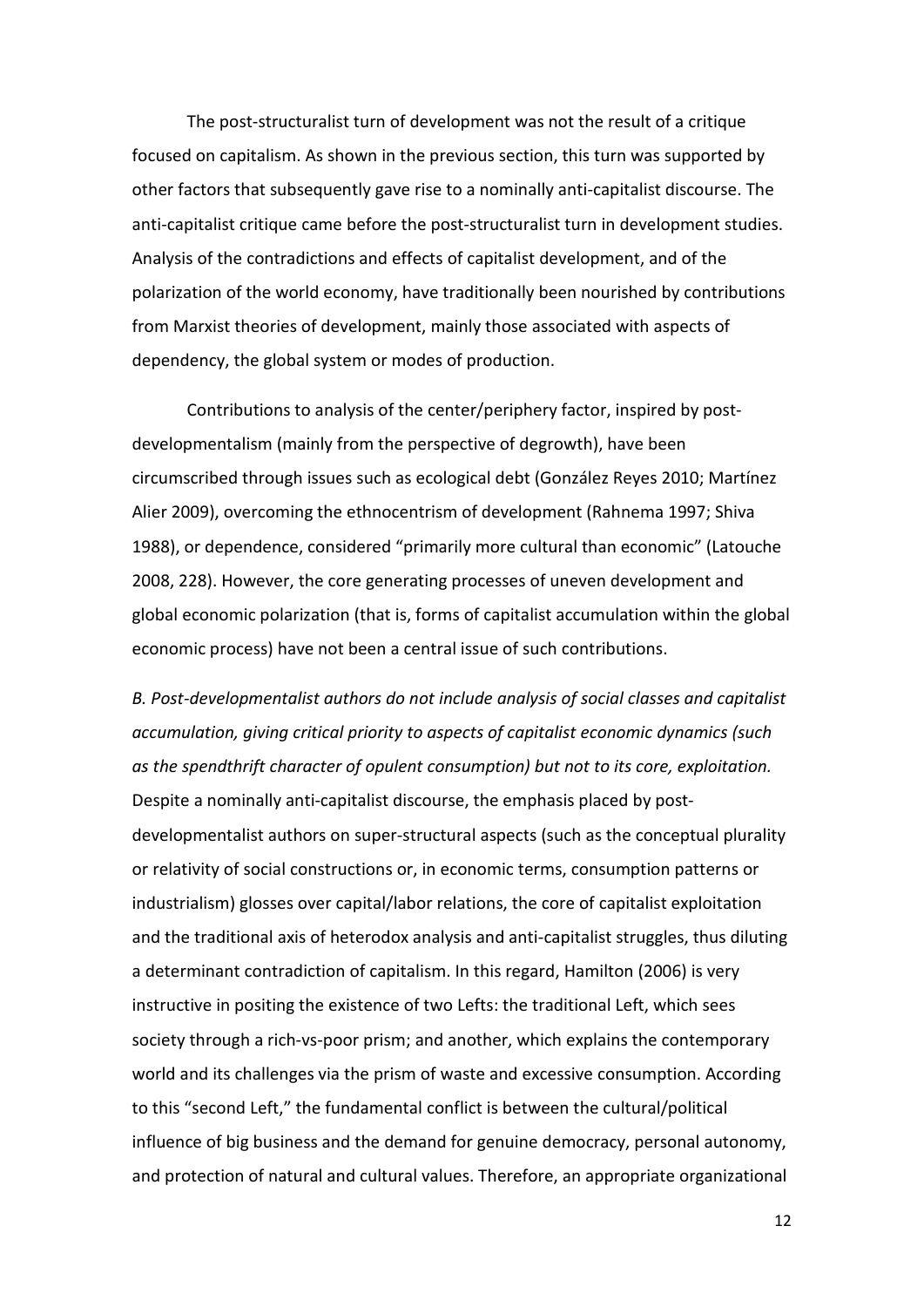response must take the form of new social movements that call into question the political and cultural influence of big business. In this way central aspects of capitalist exploitation (like labor markets or ownership of the means of production) go unchallenged; that is, the conditions of production and appropriation of surplus value (wages, productivity, working conditions) remain outside the analysis. All these issues are subjugated by the interpretive priority of consumption patterns and their configuration and enforcement, or by industrialism—undoubtedly relevant aspects, but presented in a way that disconnects them from the core of capitalist accumulation. Post-developmentalism thus discards class analysis. Neither social class nor exploitation is covered by its interpretations, suggesting that the problem may lie in *homo sapiens*[11](#page-12-0) and not in capitalism. This means, for example, that the global population rather than the economic power structures is responsible for the deterioration of the planet, even though it is those structures which manage capitalism and which make decisions precisely by virtue of private ownership of the means of production.

In this sense, Hamilton (2006, 313) expresses very clearly that "today, the defining battle is not waged as between proletarians and capitalists for the division of the surplus generated in the production process, but by focusing on how to lead a genuine life in a social structure that prizes 'individuality' and superficiality." From this diagnosis, the conclusion is clear: "Now that the economic problem has been solved in rich countries, the focus of political debate and social change must leave the field of production and forms of ownership" (Hamilton 2006, 215)—being instead geared towards patterns of resource use in the field of production or towards trade patterns and consumption in the area of circulation, as the best ways to combat and overcome the most predatory and inhumane features of capitalism. This suggests that the presumed anti-capitalist character of degrowth could be considered a kind of voluntarism rather than a genuine criticism of the foundations of capitalism. In fact, proposals such as responsible consumption, promotion of local exchange networks, or

<span id="page-12-0"></span> $11$  Referring to an interview with paleontologist Jordi Agustí in which he states that "the 'homo sapiens' runs the risk of dying of success." See *Público*, April 13, 2010. All translation by the author unless otherwise stated.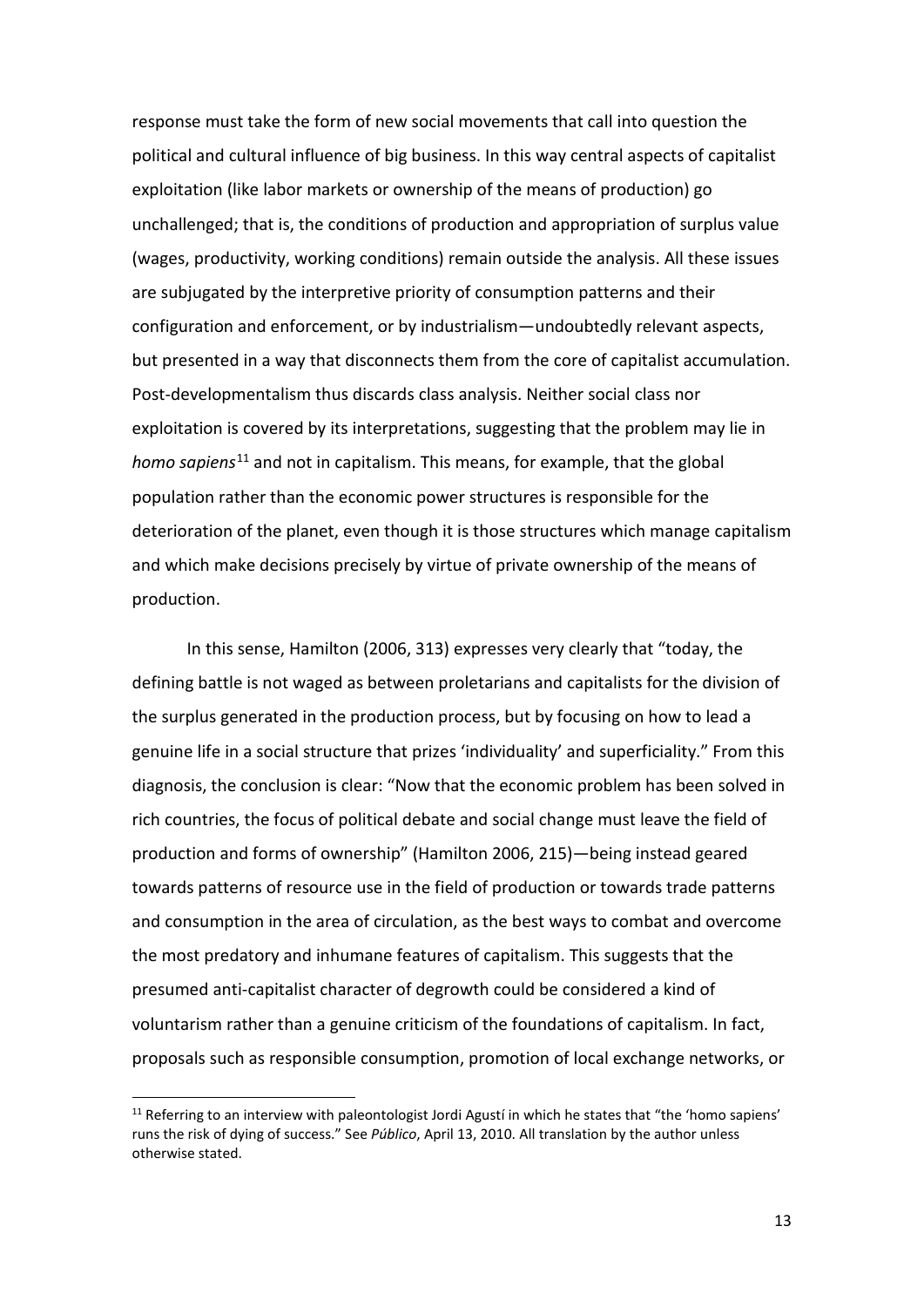reduction of contaminant mobility, among others, do not necessarily imply a social rupture. On the contrary, not only are they compatible with capitalism, they may even provide it with a palatable varnish that can ideologically disarm and demobilize militant sectors of the working class, diluting their demands via a set of short-term and heterogeneous demands collected under the umbrella of citizenship. From these proposals unanswered questions are ultimately derived: Might an ethical, assistive, and responsibly green "capitalism with human face" be possible, or even desirable? Would it be feasible if ambitious criteria were strictly enforced on ethical, social, or environmental terms? If so, could this mean the end of capitalist exploitation?

*C. There are many uncertainties in post-development around the subject of collectivity. Post-developmentalist analysis, especially the degrowth current, is more consistent with urban or petty-bourgeois individualism than with the demand for a genuine transformation of capitalism.* The hierarchization of conflicts has an impact on identification of the subject of transformation. A working class overwhelmed by the amalgamation of new conflicts wonders whom post-developmentalist authors view as transformative players. What strategies are formulated? Undoubtedly, from postdevelopmentalist analysis a horizon derives more from individual response or resistance than from collective emancipation and social transformation. Indeed, there are proposals (such as those representing the version of degrowth found in Trainer 2011) which directly appeal to the petty-bourgeois and to urban individualism, superactivist and hyper-conscious, and therefore voluntary. This character is also present in the demand for downshifting, reducing work time, wages, and consumption, or in the proposal for "eudaemonism," meaning "happiness policy" (Hamilton 2006). The call for actions and pluralistic answers, diverse and local, typical of authors like Escobar (1992b) and Latouche (2007), could hardly constitute a sufficiently solid alternative with which to challenge capitalist development at the global level. Call for responsible consumption or raising recycling awareness are further examples of this. I do not want to deny the importance of these proposals to promote solidarity individual behavior, but it is necessary to ask about their true scope and anticapitalist potential. Indeed, individual behavior can be an instrument of pressure in the market that sends signals to companies, forcing them to mitigate some of their less-responsible behavior. But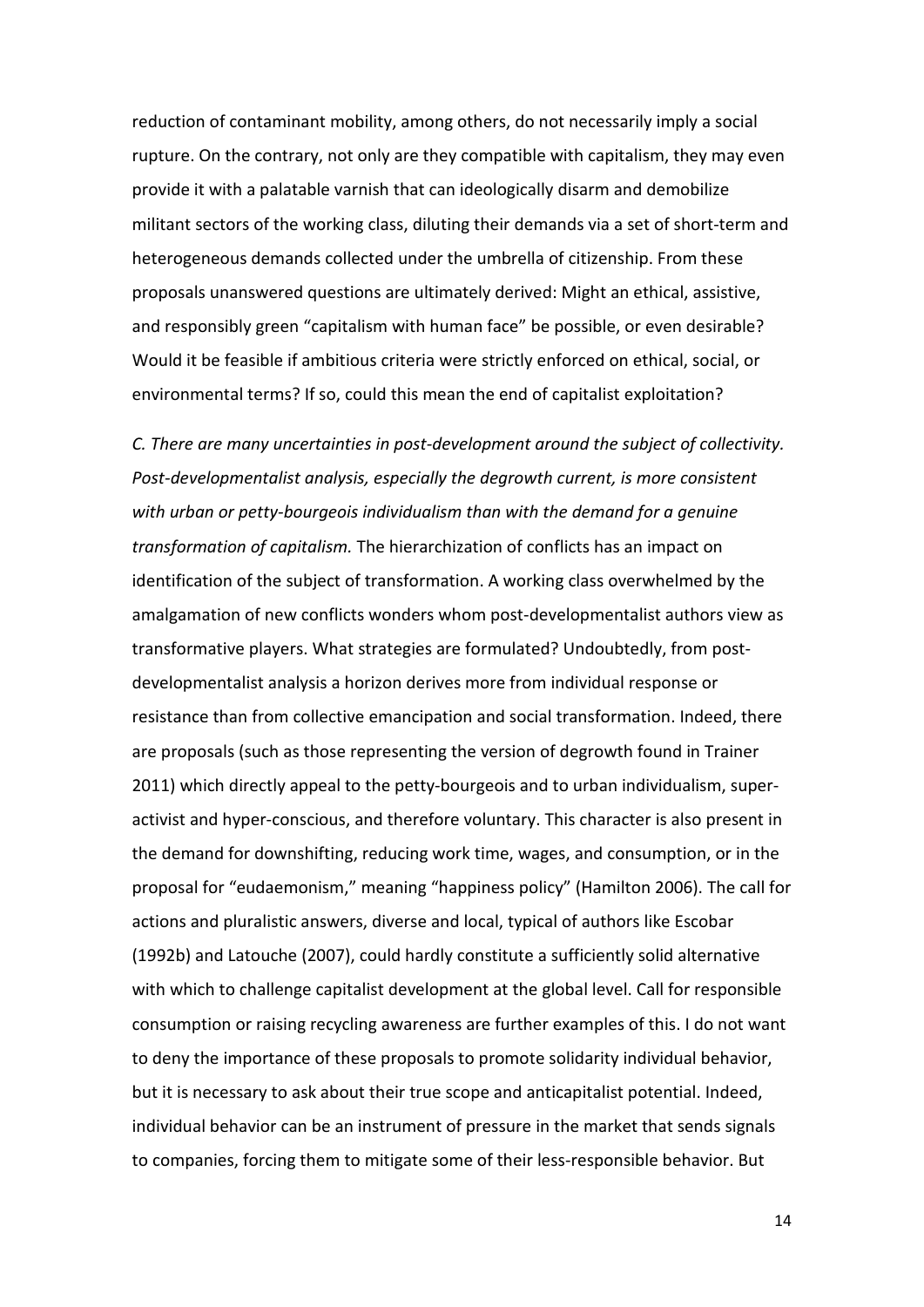the commercial sphere is only one dimension of the system, and consumer response as an active (but individualized) social agent has little effect on other dimensions of capitalism (production, distribution). One can hardly assume any strategy for responsible consumption that continues to co-exist with irresponsible production, distribution or financing to be a holistic or emancipatory alternative to capitalism. Ultimately, strategies such as responsible consumption represent the conversion of workers into citizens with consumer awareness but without class. Indeed, if workers voluntarily a more austere life with less income as part of the generalized practice of responsible consumption, the result could be a reduction in the cost of the labor force<sup>[12](#page-14-0)</sup> and therefore an increase in capitalist exploitation. A strategy of responsible consumption that can deprioritize the importance of wages to the working class clearly lacks emancipatory force, and might also be demobilizing, even if it intends to contribute to individual or local awareness about the environmental limits of the planet.

These types of local or individual response, which require voluntaristic hypersensitization, are ultimately an expression of what Latouche (2007, 78) finds necessary to "*decolonize our minds* to really change the world." Indeed, this is the alternative that Latouche himself calls "voluntarist." But if the working class does not comply with such multiply diluted, heterogeneous, and particular contradictions of citizenship, who will build the anti-capitalist alternative? Who is the actor in this post-developmental scenario? There is no single actor, it turns out, but many: consumers are a key element in organizing alternative exchange systems, as well as non-profit, or not exclusively lucrative associations such as self-managed cooperatives, neo-rural communities, freetime associations, time banking, ethical banks, local exchange systems, or craft associations. From these actors the alternative would be built by the progressive extension of a new logic of non-commodified action within capitalist society. This new logic would be based on non-economic aspects of life, with the *gift* understood as a triple obligation to give, to receive, and to give back. This logic would imply social relations based on exchange, but that exchange would rely more on reciprocity than on the market. The expansion strategy for this new logic would not consist "in

<span id="page-14-0"></span> $12$  Indeed, the cost of reproduction of the labor force is determined according to the historical conditions in which capitalist accumulation is unfolding, and is therefore changeable.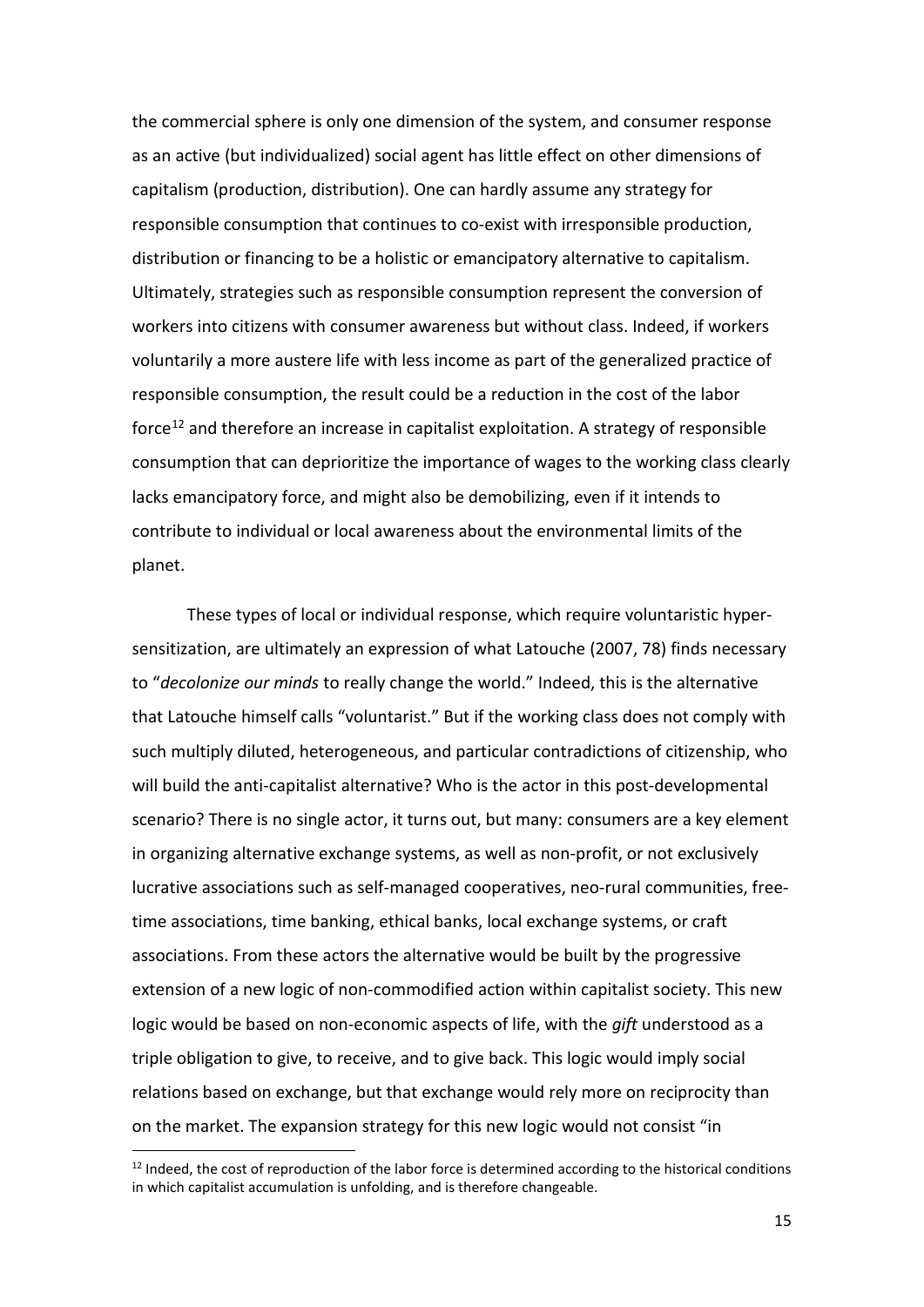preserving an oasis in the desert of the world market, but gradually extending the sane 'body' to push back the desert, or fertilize" (Latouche 2007, 83).

Within such a heterogeneous set of elements, both actors and instruments appear. Actors can express different positioning vis-à-vis the construction of spaces alternative to capitalist development, but to believe that they can each become the historical subject of change reflects an idealization more than a reality. Undoubtedly, some of these players can be involved in the configuration of better alternatives of capitalism, but not from the instruments indicated, confined more to the peripheral aspects of capitalist exploitation (consumption, trade) that penetrating its core (production processes, work, salaries). These instruments may have more impact, and be more useful, in protecting capitalism through legitimization, making it clear to the citizenry that capitalism can be improved and possibly humanized, and thus eliding the need for holistic and superior alternatives.

*D. The critique of modernity generates a certain idealization of traditional societies, that glosses over their most contradictory aspects.* Indeed, the rejection of Western modernity, one of the starting points of the post-structuralist turn in development studies, has been translated into a claim for the superiority of the local and the traditional as areas from which elements of the good life to which people aspire are constructed, and against the commodification that created modernity (conceived only as capitalist). The claim which Latouche (2008, 230) makes to "renew the thread of the story broken by colonization, development and globalization" implies such an idealization of traditional lifestyles, pre-modern or ancestral. With vivid clarity, this aspect is evidenced in Rahnema (1997, 379):

They had no cars, no Internet and none of the consumer goods to which modern men and women are now addicted. They had no laws and no social security to protect them, no "free press," no "opposition party," no "elected leaders." But they had no less time for leisure, or, paradoxically were no less economically "productive" for the things they needed. And, contrary to the racist clichés in vogue, they were not always governed by cannibals and tyrants.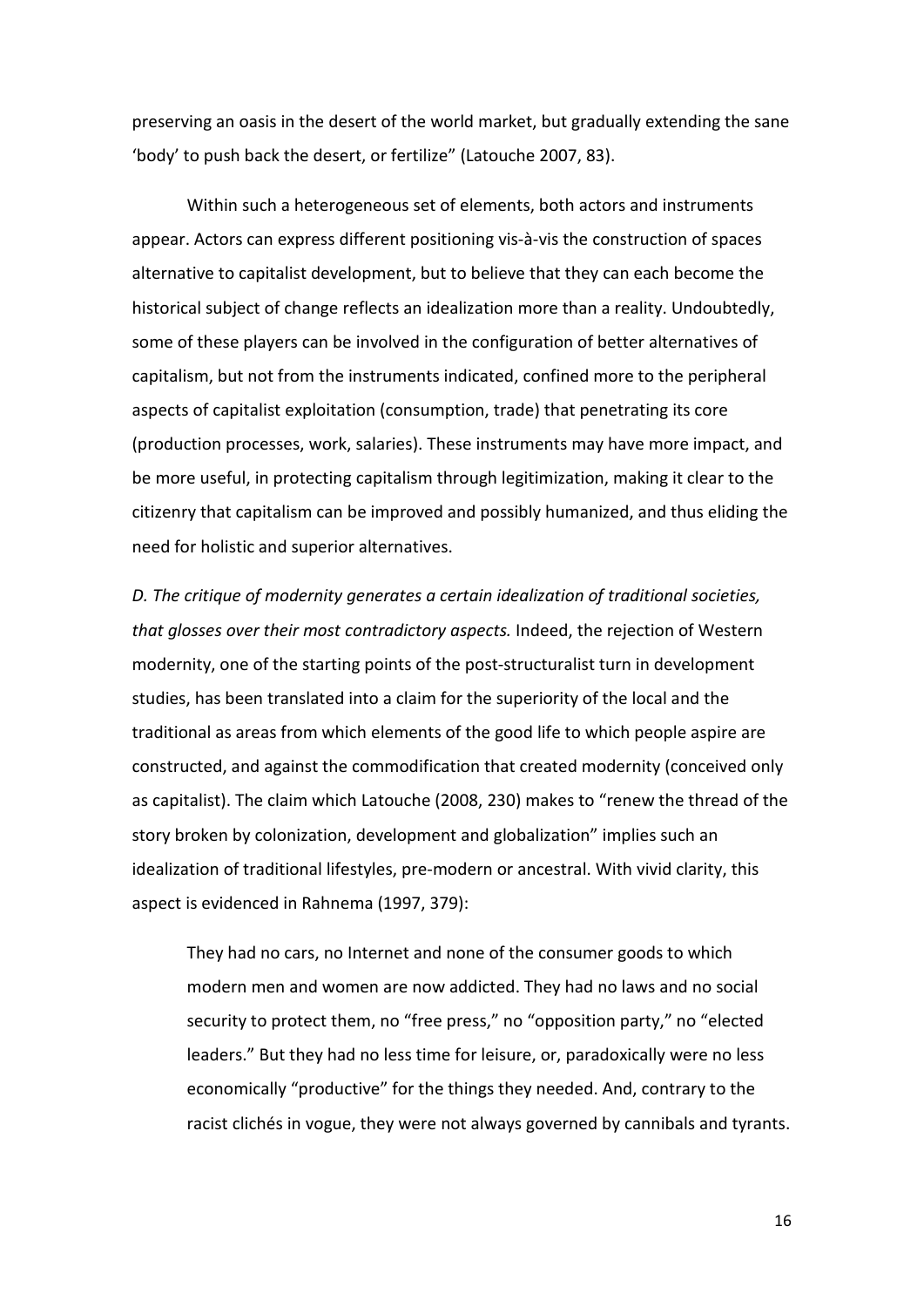However, such claims have been too simplistic in many cases, to the extent that they have omitted the contradictions inherent in all classed societies, and therefore exploitation, domination, and exclusion. The mythification of a pre-capitalist past on the one hand often ignores that it was equally oppressive; on the other hand it subordinates class conflict to cultural contradictions or opposing worldviews, or even removes it from view altogether. Such idealization fails to take into account the effects on people of societies with low levels of productive development, in the form of lacerating deprivation and collective high vulnerability.

The result of these perceptions is a romantic vision that mystifies "the last refuge of the noble savage" (Kiely 1999) and that, ultimately, can generate "ethnochauvinism" (Pieterse 1998). Carried to its ultimate consequences this vision runs the risk of instituting a new moral superiority in place of the old—something which it purports to combat. Indeed, the defense of pre-modern social forms and thought, and the condemnation of modernity, can also be exclusionary and authoritarian against those who, despite everything, still claim modes of economic and social organization meant to liberate from deprivation and lack of comfort—goals historically associated with central aspects of development such as industrialization, electrification, and infrastructure.

*E. Post-developmentalism does not confront the real obstacles to development. If underdevelopment is a Western creation, it becomes difficult to strategize intervention in the face of the drivers of economic polarization and the uneven development inherent in capitalism.* Would abandonment of the promotion of development reduce the lacerating asymmetries in the world economy? Analysis of the connections between national and global spheres of capitalism has been critically important to orthodox economics, whether in relativizing the significance of economic polarization or whether by associating the phenomenon with various internal factors. These connections are reflected in the multiple planes (productive, commercial, and financial) in which the mechanisms of polarization operate, all associated with the expansion of capitalism and with the fundamentals of accumulation on a world scale, according neo-Marxist theorists.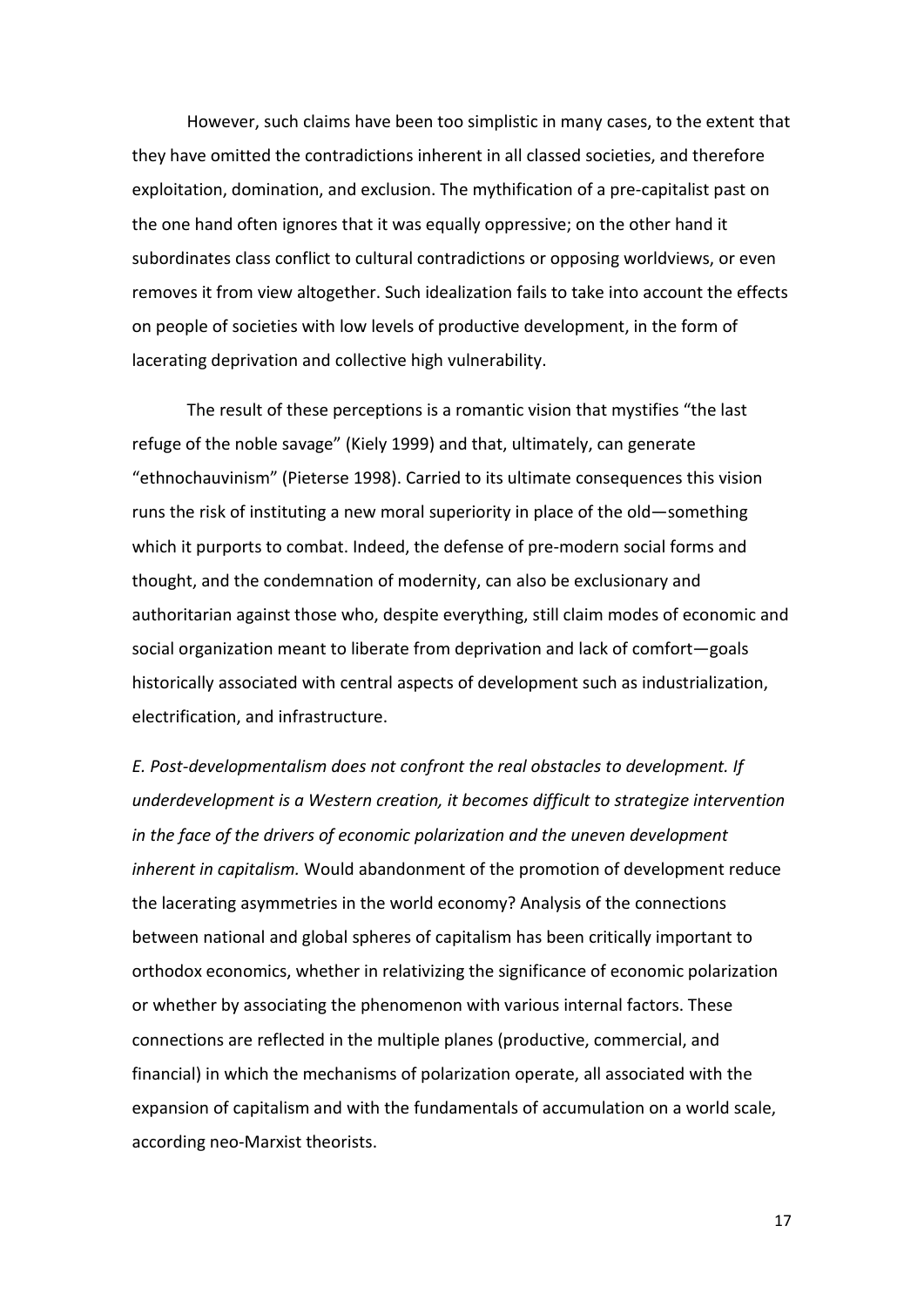Indeed, some processes and mechanisms—such as productive extraversion, technological dependence, the characteristic horizontal disintegration of enclave economies, the decoupling of wages and productivity in transnationalized industry, the evolution of the terms of trade, the control of marketing channels, the export and repatriation of capital or external debt, among other factors—offer explanations for the persistence and deepening of the global economic polarization. Is it realistic to think that these mechanisms would fail to act in societies that renounced the promotion of development? Could not the proliferation of alternative local foci (as promoted by post-developmentalist approaches) prove comfortably compatible with capital accumulation on a global scale? This is an aspect the consideration and analysis of which should be included in the diagnosis and strategy of any emancipatory alternative. It would seem difficult to configure only local and individual alternative strategies within the framework of a capitalist globalization which involves the universalization of certain economic processes and functional rationales. Practices that expand worldwide must undoubtedly be described as capitalist. Capital advances and with it a planetary and universal story is configured (along with conflicts requiring answers of necessarily the same character).<sup>[13](#page-17-0)</sup>

*F. Analyses by post-developmentalists tend to involve mutually exclusive dichotomies that hinder analysis as well as complex and nuanced arguments.* Approaches to dilemmas of the growth vs. degrowth variety tend to exclude more complex formulations such as: What type of growth? For whom and why? For example, highly polluting military industrial growth is not the same as development of technological hubs for a healthcare economy, or boosting growth in sectors linked to needs associated with dependent persons. The dilemma of growth vs. degrowth is based on the assumption that there is only one homogeneous and unique way of consuming or producing. Such infertile dichotomies are also present in the analysis of the relationship between the local (good) and the global (bad), or between tradition (good) and modernity (bad) (Corbridge 1998). The proliferation of such dichotomies

<span id="page-17-0"></span> $13$  In fact, the proliferation of social struggles is often perceived by post-developmentalism as the expression of local struggles specific to particular cultures or particular historical trajectories, rather than as an expression of the (global) contradictions of (globalized) capitalism.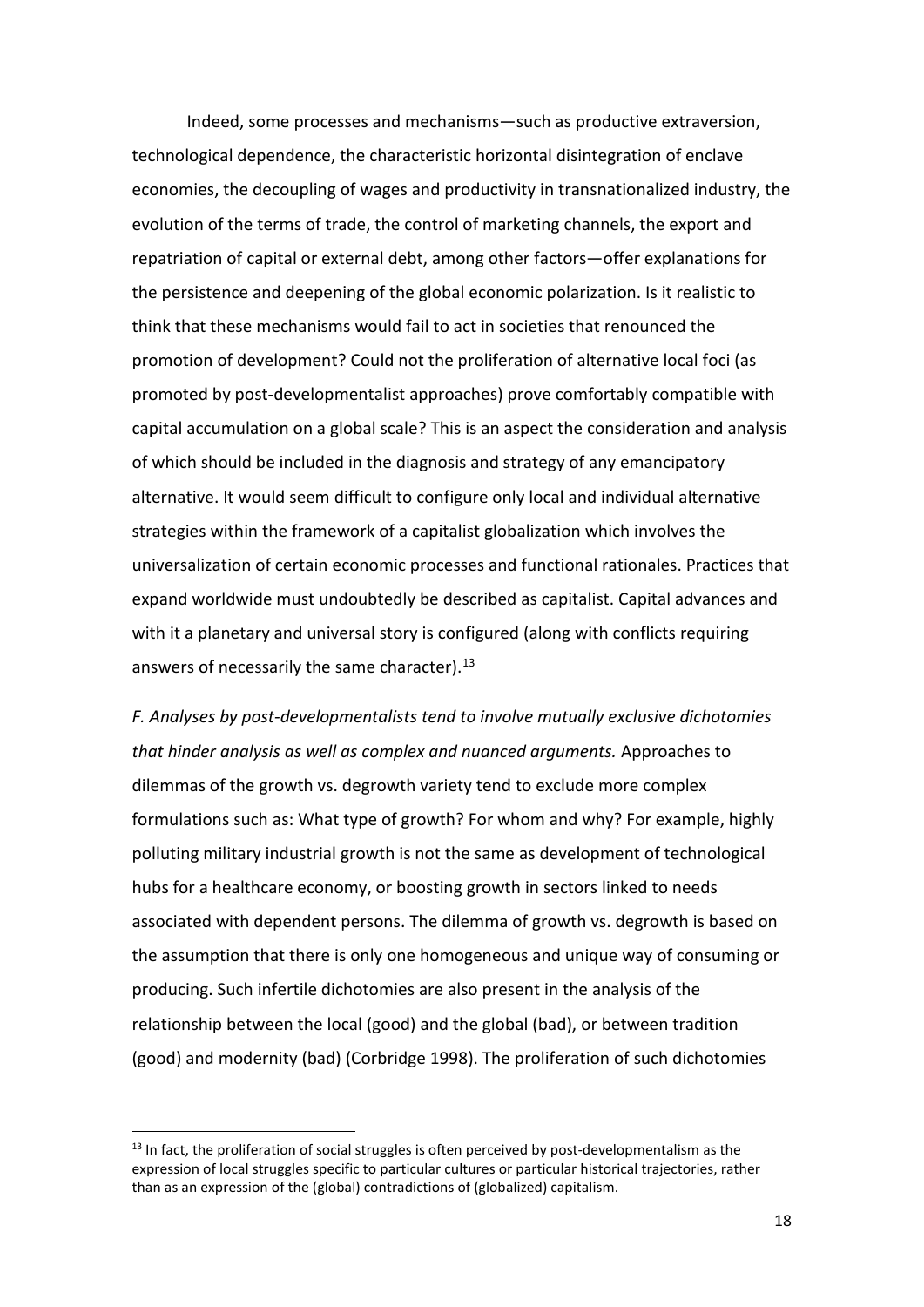forces pronouncements in which it is difficult to analyze the nuances, conditionings, or wealth of alternatives.<sup>[14](#page-18-0)</sup>

All this is clearly shown in the characterization of modernity as a destroyer of the innate authenticity of the traditional and ancestral, always more harmonious and liberating. Modernity is conceived as capitalist, as occidental, as intrinsically predatory of Nature and distorting of social bonds. This is the starting point of post-modernity, one of the bulwarks of post-developmentalism. This perception, however, does not include the many disparate manifestations of modernity (Wallerstein 1995). Indeed, the way in which modernity has been perceived throughout recent history has been changing, differentiating between what Wallerstein (1995) calls "modern technology" and the "modernity of liberation." While the former has been associated with scientific and technological progress, the latter has meant "being anti-medieval, in an antinomy in which the concept of medieval embodied narrowness, dogmatism, and above all, restrictions of authority. Modernity meant Voltaire shouting '*Écrasez l'infame*'" (Wallerstein 1995, 2). The perception of both forms of modernity has oscillated like a pendulum from the 16th century to the present, vindicating or refuting one or the other extreme, according to the historical zeitgeist. So, that which post-structuralism presents as a rejection of modernity would for Wallerstein be the rejection of modern technology in the name of modernity of liberation, so that in fact "that postmodernism is not all postmodern" (Wallerstein 1995, 13). Indeed, of this double notion of modernity, post-developmentalism focuses mainly on modern technology, denouncing its damaging consequences for the planet, while at the same time claiming radical defense of the modernity of liberation.

In short, I consider that the six issues delineated above imply numerous weaknesses in the post-developmentalist approach, indicating its limitations to fostering a pro-positive alternative to capitalist development.

# **Conclusions**

The post-structuralist shift in development studies, from which post-developmentalism and degrowth have emerged, promoted a proliferation of analyses and proposals that

<span id="page-18-0"></span><sup>&</sup>lt;sup>14</sup> "To be 'for' or 'against' ... is too simple [a] position" (Pieterse 1998, 345).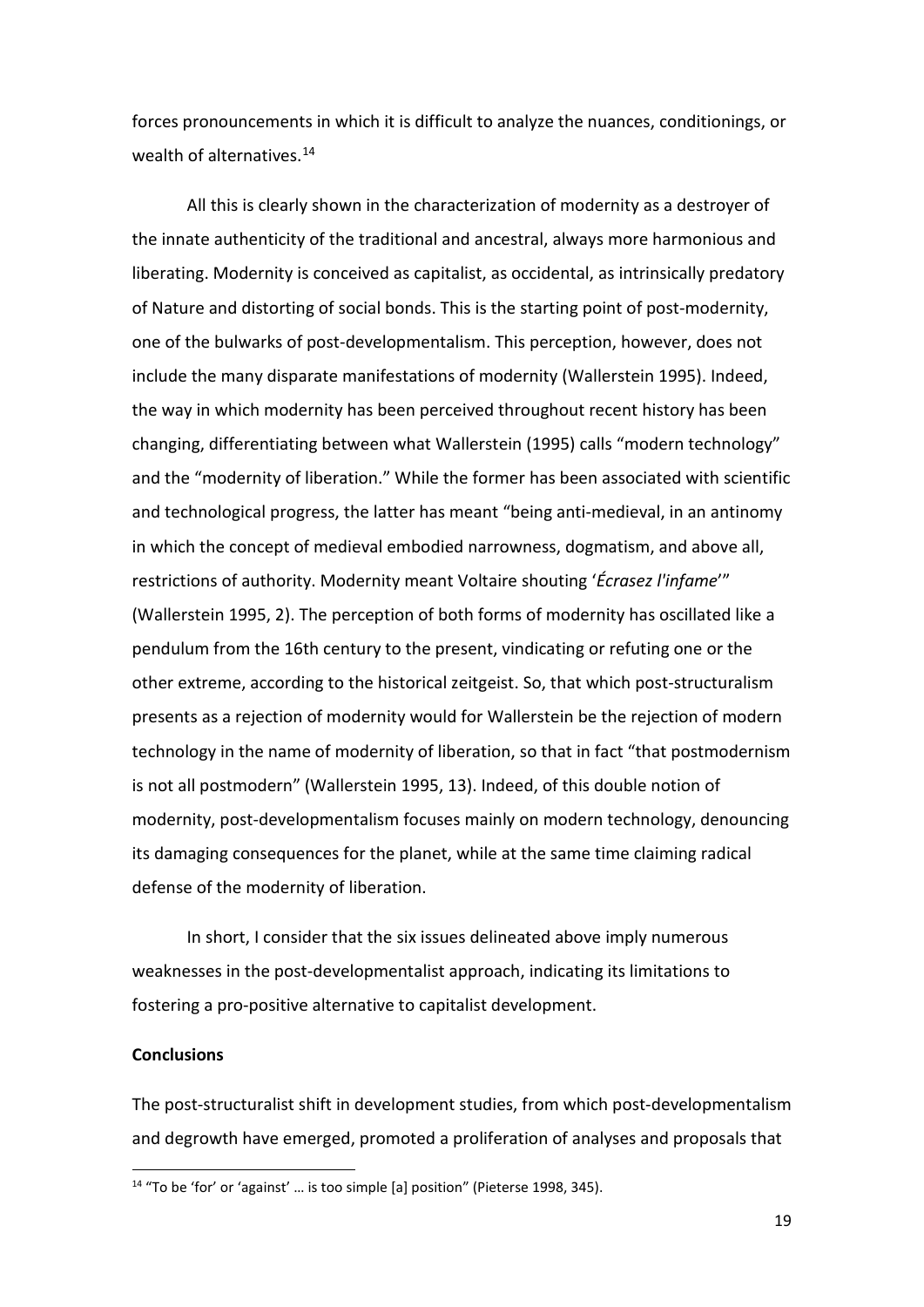traced paths in opposition to capitalist development. However, that shift also worked against any further developmental efforts. In this way both capitalist development and its *traditional criticisms*, nourished mainly by Marxist theories of development, found themselves the center of a *new criticism* and the object of efforts to deconstruct an idea of development now considered the expression of imposed occidental cultural hegemony (a new belief, a modern religion).

Following a brief systematization of the central aspects of postdevelopmentalism, the purpose of this paper has been to illuminate the shortcomings of post-developmentalist diagnoses and proposals in terms of postdevelopmentalism's viability as a robust alternative to dominant approaches, or as a provider of elements from which to build an emancipatory alternative to capitalist development. However, it is necessary to recognize some contributions of postdevelopmentalist criticism that shed light its increasing attractiveness to some academic, social or political areas. First, post-develomentalist criticism has contributed decisively to the awareness of the physical and environmental limits of capitalism's production and consumption patterns. Second, the post-developmentalist approach has favored the joint analysis of the different challenges that make today's societies more complex, and in particular the role of women in capitalist economic reproduction. And third, post-developmentalist criticism has identified the risks of neoextractivism associated with new development strategies in some Latin American countries as merely new forms of capitalist modernization. Thus, authors associated with post-development such as Alberto Acosta or Eduardo Gudynas spearhead the critique of the insufficiencies and renunciations of governments such as Bolivia or Ecuador.

Despite these contributions of post-developmentalism, this paper has been shown that this approach suffers from a number of limitations, leading to several conclusions. First, post-developmentalism does not offer conceptual tools capable of transcending capitalism, nor does it demonstrate the ability to inspire innovative designs for real social change. In this sense its anti-capitalist critique is not especially radical. Furthermore, its proposals are compatible with capitalism and are indeed accommodated to capital. Although defenders of degrowth have claimed a monopoly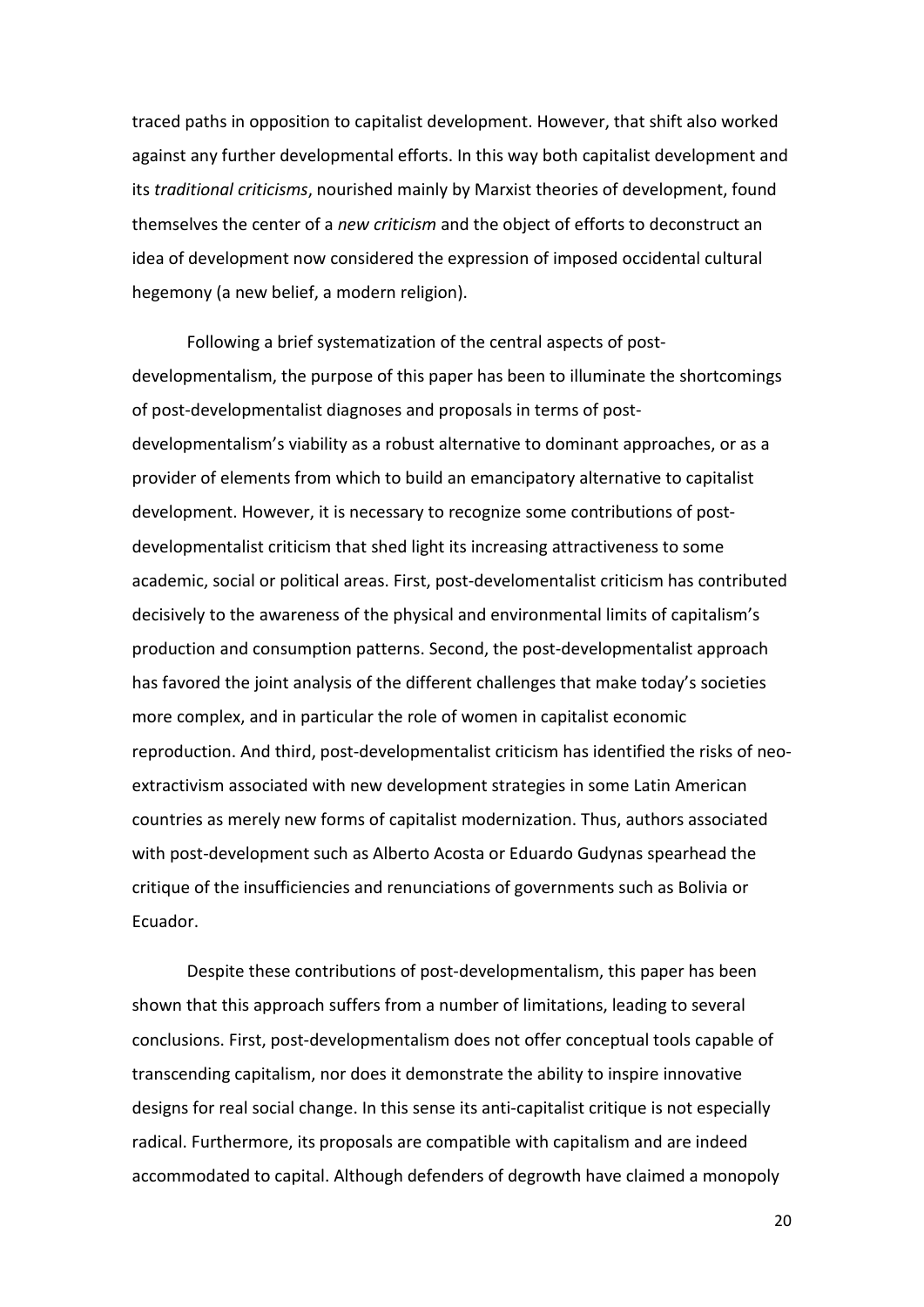on anti-capitalist struggle, neither private ownership of the factors and means of production nor the commodification of social relations through the labor market, nor patterns of appropriation and private accumulation of wealth—precisely the mechanisms through which capitalist exploitation occurs—occupy central positions in degrowth contributions. Capital (as commodity, as money, and as a social relationship) is not integrated into the interpretative and political schemes of postdevelopmentalism and degrowth. Instead, the emphasis on growth forgoes the denunciation of the essential features of capitalism. Will the end of growth mean the end of class exploitation? No precapitalist system was "developmental," but all were exploitative. Far from analyzing and disrupting the mechanisms of capitalist exploitation, the post-developmentalist analysis and proposals seem to find only fragmented and disconnected spaces for accommodation as a strategy to begin construction of a new ideal that, while nominally opposed capitalist universality, depends only on local responses.

Second, observations regarding the costs of development should not obscure the costs of underdevelopment, and therefore it is necessary to address the essential factors that perpetuate underdevelopment. Only this would constitute a development strategy. The skepticism and rejection shown by post-structuralism towards efforts to identify and understand the evolutionary trends of the world economy are precise expressions of their diagnosis. Based on that diagnosis underdevelopment is mere invention, a story that exists as concept, frustrating analytical efforts that might seek to articulate emancipatory strategies in order to address obstacles to development.

Third, post-developmentalist authors tend to waive objectives whose desirability and universality was previously unquestionable. They believe that no such universality exists as corollary to their reverential respect for singularity (of conflicts, subjects and solutions). However, any emancipatory alternative to capitalist development should aim toward proposing and building scenarios of universal validity, because the validity and deployment of capitalist development is likewise universal in scope. I believe that there are situations to which any emancipatory strategy should aspire. It would be legitimate, for example, to recognize as a universal aim that all the world's inhabitants have access to a rich, varied, and balanced diet, or to potable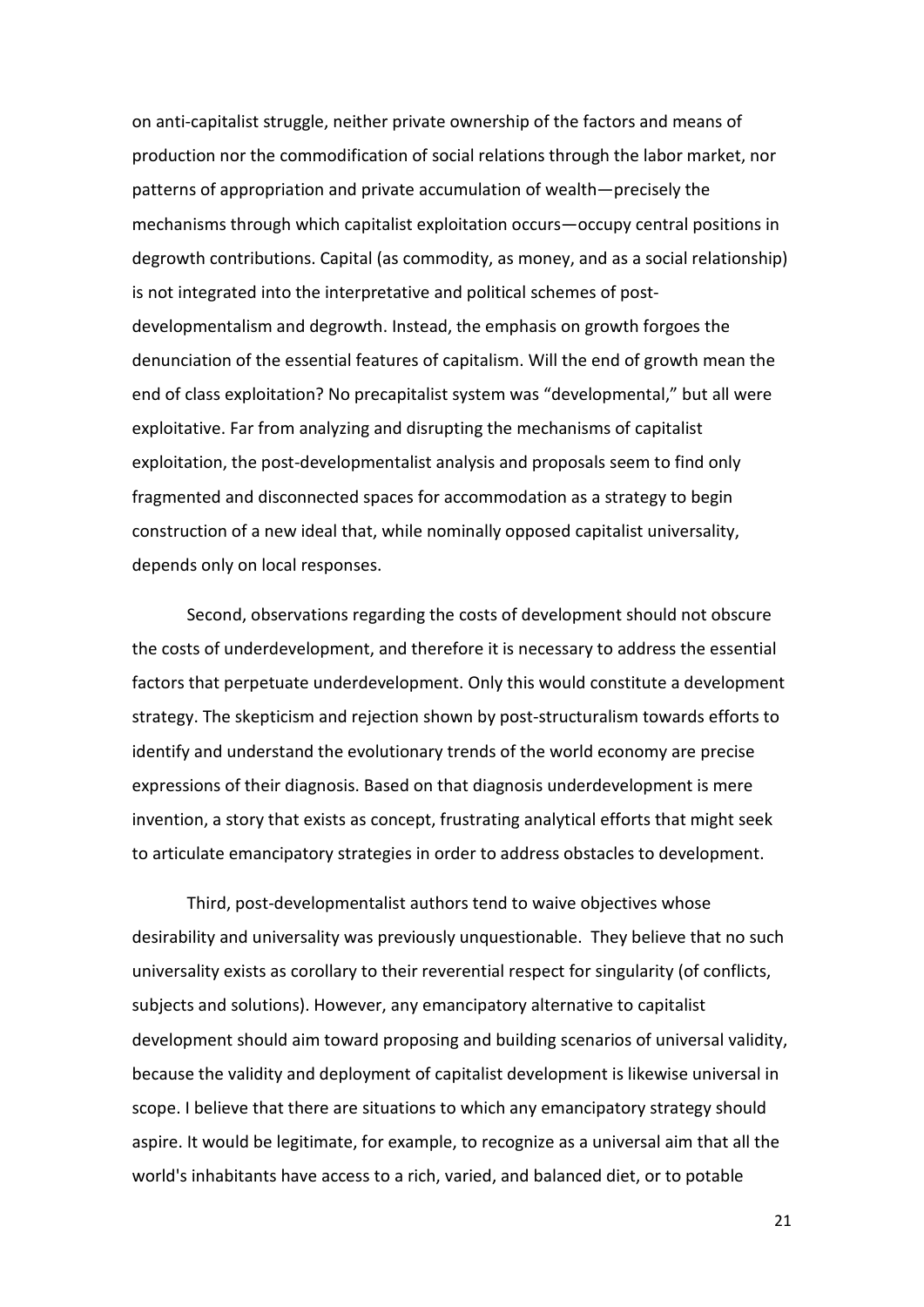water, or to medical care that is as comprehensive as current science allows. Claiming these objectives, which capitalist development has not achieved for the entire planet, does not imply a legitimization of Western culture domination. These are demands that suit every time and place, in that they are conditions necessary to ensuring the perpetuation of any society or culture. In short, there exist certain aspects of human action that range beyond the creation or preservation of culture, that is to say, aspects that are neither specific nor unique to a particular community but that are essential components of human nature. Beyond the particulars of societies and cultures, aspiration to an economic, social, and political project of emancipation born of universal objectives is a profoundly human goal. Why not call objectives such as these "development"?

## **References**

Acosta, Alberto. 2010. "Hacia la declaración universal de los derechos de la Naturaleza. Reflexiones para la acción" [Towards the Universal Declaration of the Rights of Nature. Reflections for Action]. [https://systemicalternatives.org/2014/02/13/hacia-la](https://systemicalternatives.org/2014/02/13/hacia-la-declaracion-universal-de-los-derechos-de-la-naturaleza/)[declaracion-universal-de-los-derechos-de-la-naturaleza/.](https://systemicalternatives.org/2014/02/13/hacia-la-declaracion-universal-de-los-derechos-de-la-naturaleza/)

Amin, Samir. 1999. *El capitalismo en la era de la globalización* [Capitalism in the Age of Globalization. The Management of Contemporany Society]. Barcelona: Paidós.

Amorós, Miguel. 2012. *Salidas de emergencia* [Emergency Exits]. Logroño: Pepitas deCalabaza.

Blomström, Magnum and Björn Hettne. 1984. *Theory in Transition: The Dependency Debate and Beyond Third World*. London: Zed Books.

Baudrillard, Jean. 1983. *Simulations*. Translated by Paul Foss, Paul Patton, and Philip Beitchman. New York: Semiotext(e), Inc.

Ceceña, Ana Esther. 2013. "Subvertir la modernidad para vivir bien" [Subverting Modernity to Live Well]. In *Crisis civilizatorias y superación del capitalismo* [Civilizational Crisis and Overcoming of Capitalism], edited by Raúl Ornelas, 91-128. México DF: Institute of Economic Research.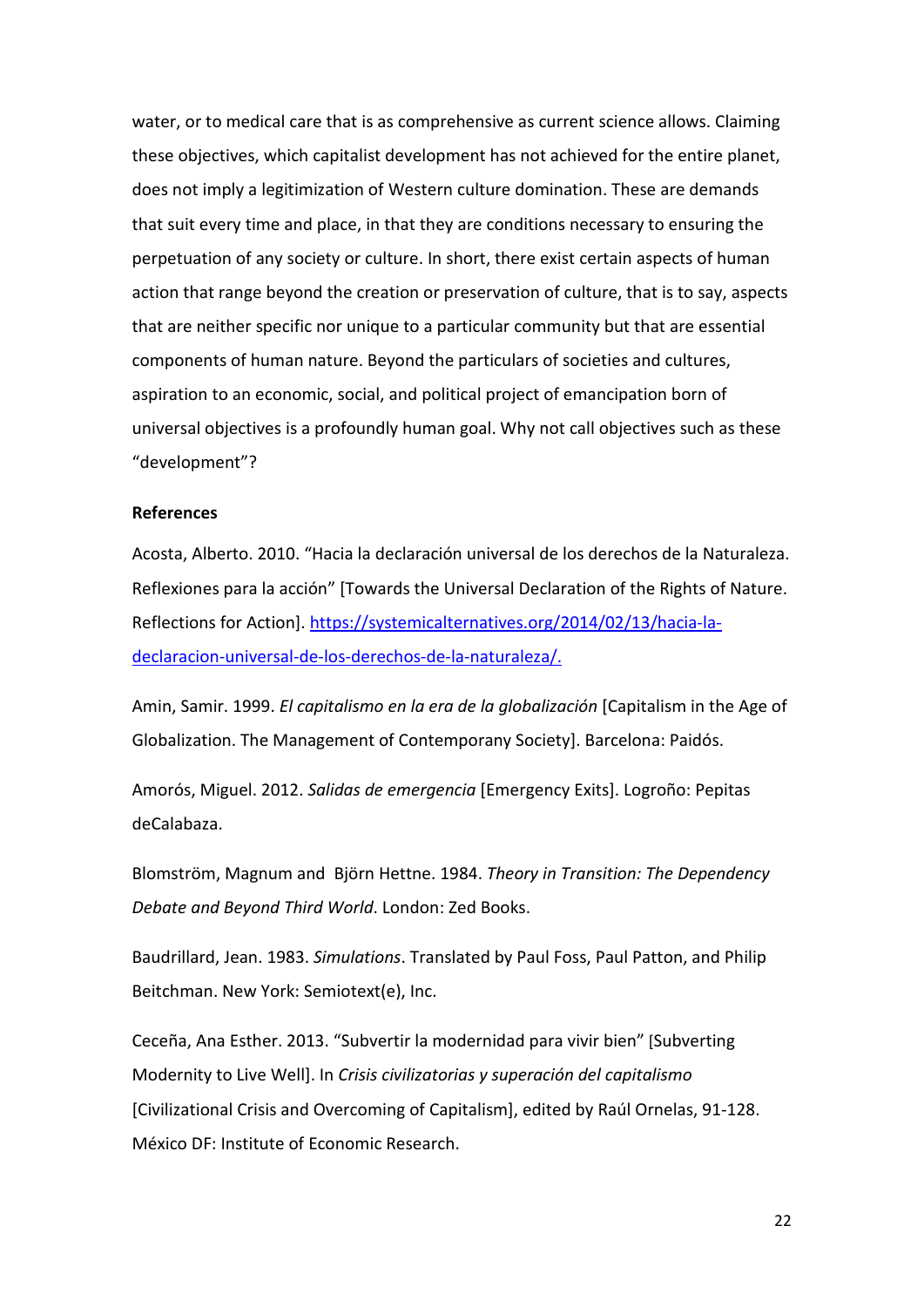Corbridge, Stuart. 1998. "'Beneath the Pavement Only Soil': The Poverty of Post-Development." *Journal of Development Studies* 36(4): 138-148.

Escobar, Arturo. 1992a. "Reflections on 'Developmnet': Grassroots Aproaches and Alternatives Devlopment in the Third World." *Futures* 24(5): 411-436.

Escobar, Arturo. 1992b. "Planning." In *The Development Dictionary*, edited by Wolfgang Sachs, 132-145. London: Zed Books.

Escobar, Arturo, 1995. *Encountering Development: The Making and Unmaking of the Third World*. Princeton: Princeton University Press.

Esteva, Gustavo. 1992. "Development." In *The Development Dictionary*, edited by Wolfgang Sachs, 7-25. London: Zed Books.

Esteva, Gustavo. 1985. "Beware of Participation." *Development: Seeds of Change* 3: 77- 79.

Gandhi, Mahatma. 1997. "The Quest for a Simple Life: My Idea of Swarej." In *The Postdevelopment Reader*, edited by Majid Rahnema and Victoria Bawtree, 306-307. Zen Books: London.

García, Ernest. 2012. "Degrowth, the Past, the Future, and the Human Nature". *Futures* 44: 546-552.

García, Santiago, Juan M. Ramírez-Cendrero, and Alejandro Santillán. 2015. "Desarrollo y alternativas al desarrollo en Ecuador. Economía comunitaria: la experiencia de Sarayaku en la Amazonía" [Development and Alternatives to Development in Ecuador. Communitarian Economy: the Experience of Sarayaku in the Amazon]. Paper presented at the Third Congress of Economy, National Polytechnic School and National Planning and Development Secretariat (Senplades), Quito, July 13-17.

Georgescu-Roegen, Nicholas. 1975. "Energy and Economic Myths." *Southern Economic Journal* 41(3): 347–381.

González Reyes, Luis. 2010. "Decrecimiento y relaciones centro-periferia" [Degrowth and Core-Periphery Relations]. In *Decrecimiento. Sobre lo que hay que cambiar en la*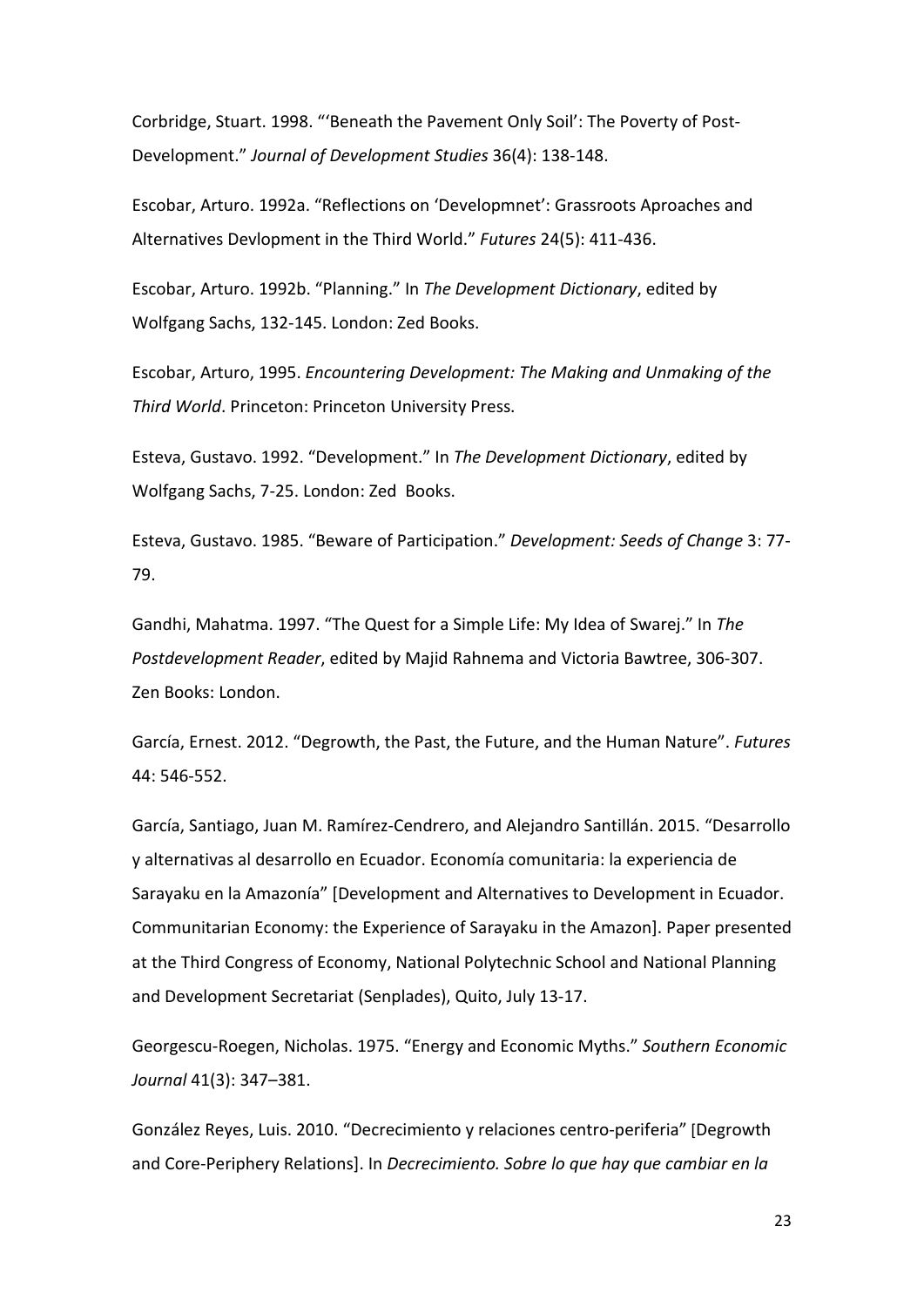*vida cotidiana* [Decrease. About What Must Change in Everyday Life], edited by Carlos Taibo, 225-237. Madrid: Los Libros de la Catarata.

Hamilton, Clive. 2008. *El fetiche del crecimiento* [Growth Fetish]. Pamplona: Laetoli.

Illich, Ivan. 1997. "Development as Planned Poverty." In *The Postdevelopment Reader*, by Rahnema, Majid, and Victoria Bawtree, 94-102. London: Zen Books.

Kiely, Ray. 1999. "The Last Refuge of the Nobile Savage? A Critical Assessment of Post-Development Theory." *European Journal of Development Research* 11(1): 30-55.

Latouche, Serge. 2007. *Sobrevivir al desarrollo: de la descolonización del imaginario colectivo a la construcción de una sociedad alternativa* [Surviving the Development: from the Decolonization of Collective Imagination to the Construction of an Alternative Society]. Barcelona: Icaria.

Latouche, Serge. 2008. *La apuesta por el decrecimiento. ¿Cómo salir del imaginario dominante?* [The Commitment to Decrease. How to Get out of the Dominant Imaginary?]. Barcelona: Icaria.

Latouche, Serge 2009. *Decrecimiento y postdesarrollo. El pensamiento creativo contra la economía del absurdo* [Decrease and Post-Development. Creative Thinking Against the Economy of Absurdity]. Barcelona: El Viejo Topo.

Leff, Enrique. 2008. "Decrecimiento o desconstrucción de la economía: hacia un mundo sustentable" [Decrease or Deconstruction of Economy: Towards a Sustainable World]. *Polis* 7(21): 81-90.

Martínez Alier, Joan. 2009. "Socially Sustainable Economic De-growth." *Development and Change* 40(6): 1099-1119.

Navarro, Vicenç. 1978. *La medicina bajo el capitalismo* [Medicine under Capitalism]. Barcelona: Crítica.

Parfitt, Trevor. 2002. *The End of Development: Modernity, Postmodernity and Development*. London: Pluto Press.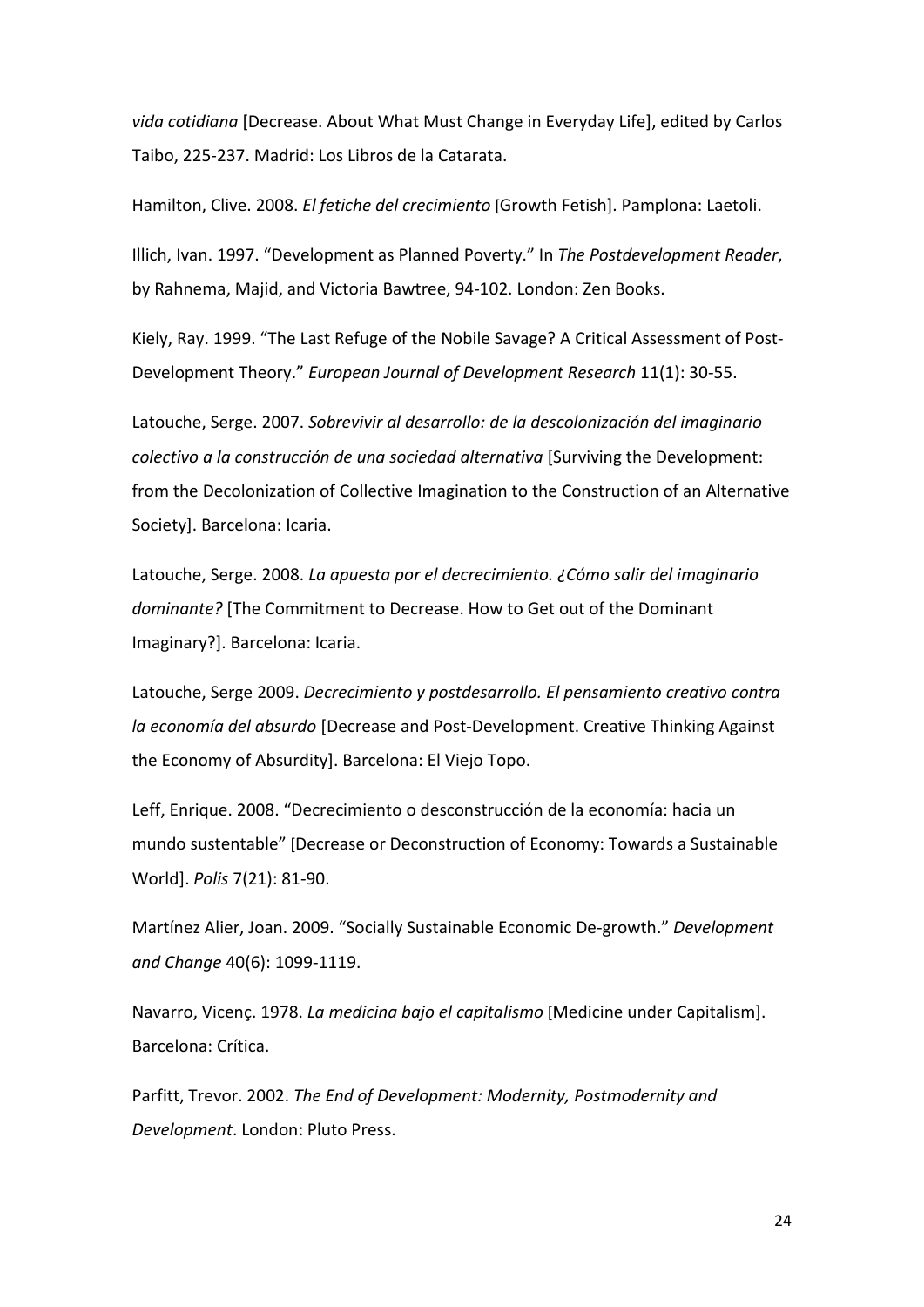Peet, Richard and Elaine Hartwick. 1999. *Theories of Development*. New York: The Guilford Press.

Pieterse, Jan Nederveen. 1998. "My Paradigm or Yours? Alternative Development, Post-Development, Reflexive Development." *Development and Change* 29(2): 343-373.

Pieterse, Jan Nederveen. 2000. "After Post-Development." *Third World Quarterly* 21: 175–191.

Rahnema, Majid. 1997. "Towards Post-Development: Searching for Signposts, a New Language and New Paradigms." In *The Post-Development Reader*, edited by Rahnema, Majid, and Victoria Bawtree, 377-403. London: Zed Books.

Rahnema, Majid and Victoria Bawtree, eds. 1997. *The Postdevelopment Reader*. London: Zen Books.

Riechmann, Jorge. 1995. "Desarrollo sostenible: la lucha por la interpretación" [Sustainable Development: the Struggle for Interpretation]. In *De la economía a la ecología* [From Economy to Ecology], edited by José Manuel Naredo, Jorge Riechmann, Roberto Bermejo, Antonio Estevan, Carlos Taibo, Juan Carlos Rodríguez, and Joaquí Nieto, 11-36. Madrid: Trotta.

Rist, Gisbert. 2002. *El desarrollo: historia de una creencia occidental* [Development: History of a Western Belief]. Madrid: Los Libros de la Catarata.

Roca, Jordi. 2007. "La crítica al crecimiento económico desde la economía ecológica y las propuestas de decrecimiento" [The Criticism to Economic Growth from the Ecological Economy and the Proposals for Degrowth]. *Economía Ecológica* 33: 13-17.

Sachs, Ignacy. 1980. *Strategies de l'écodeveloppement*. Paris: Editions Ouvries.

Sachs, Wolfgang. 1992. "Introduction." In *The Development Dictionary*, edited by Wolfgang Sachs, 1-5. London: Zed Books.

Sachs, Wolfgang. 1997. "The Need for the Home Perspective." In *The Postdevelopment Reader*, edited by Majid Rahnema and Victoria Bawtree, 290-300. London: Zen Books.